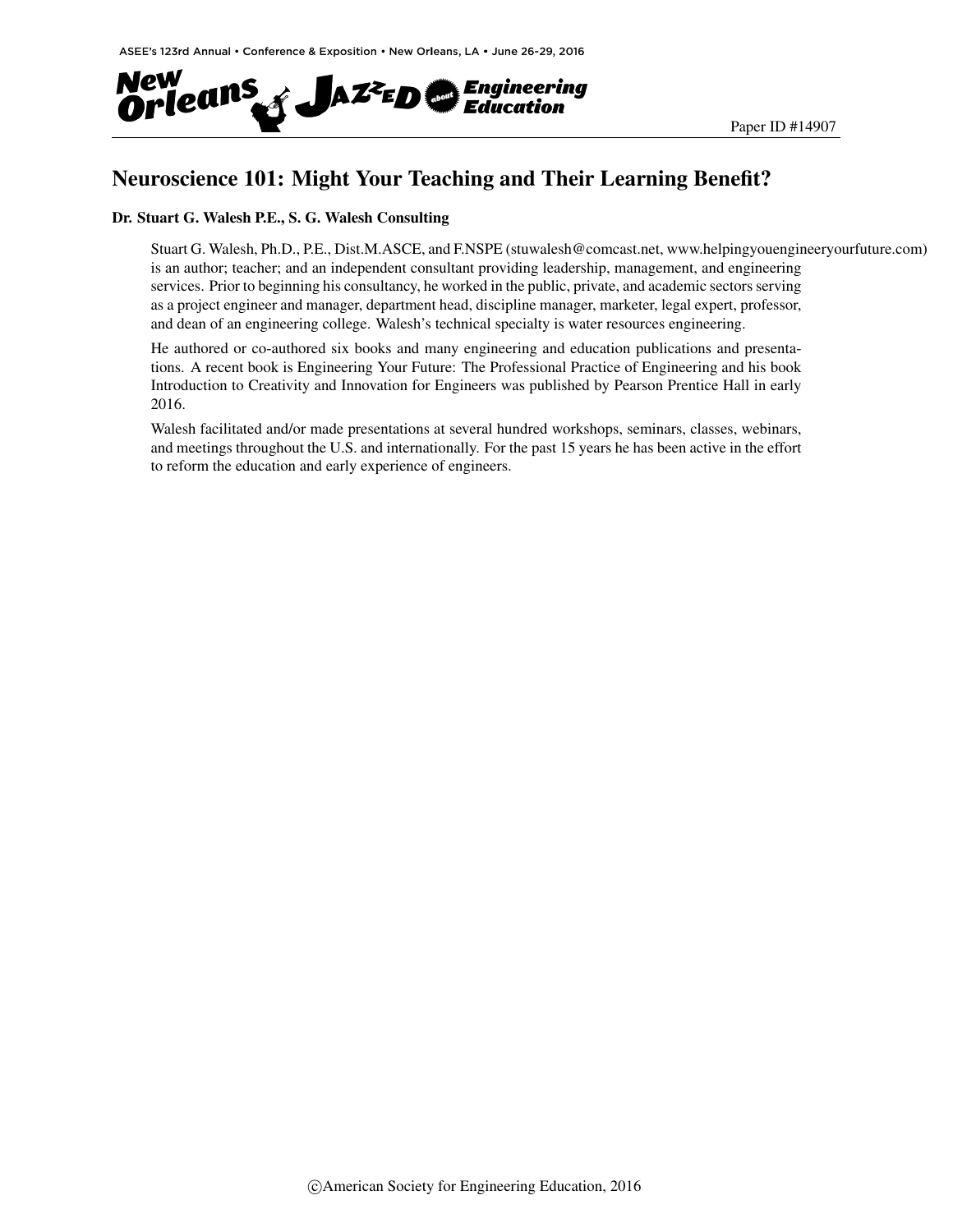## **Neuroscience 101: Might Your Teaching and Their Learning Benefit?**

### **Abstract**

This paper's purpose is to explore the idea that if faculty members acquire significant knowledge of brain basics, much of which has been discovered and/or documented in the past few decades, they can be even better teachers. They can use that knowledge to improve student advising -- show students how to be more effective and efficient -- and, when opportunities arise, enable students to achieve higher levels of creativity and innovation.

The presentation begins with a summary of brain features and functions, not at a brainsurgery level of detail, but rather from the perspective of immediate application outside of medicine and inside of engineering education. Building on that foundation, many practical advising and teaching suggestions are offered.

The paper then describes whole-brain methods discovered by the author, that is, methods available to assist individuals or teams engage both cranial hemispheres and their conscious and subconscious minds. Suggestions, reinforced with examples/exercises, are offered for ways in which faculty can use the whole-brain tools to help students, especially student teams, be morer creative, innovative, and entrepreneurial.

**Keywords** – Biomimicry, brain, conscious, convergent thinking, cognitive psychology, creativity, divergent thinking, Einstellung Effect, entrepreneurial, Fishbone Diagramming, habits, hemispheres, innovation, learning, Medici Effect, Mind Mapping, multitasking, negativity bias, neuroplasticity, teaching, neuroscience, senses, subconscious, vision, whole brain

### **Introduction**

This paper's purpose is to explore ways that knowledge of brain basics, much of which has been discovered and/or documented in the past few decades, might be used by faculty members to enhance their teaching and student's learning. Perhaps "Neuroscience 101" will enable students to be even more effective and efficient and, when opportunities arise, achieve higher levels of creativity and innovation. "It's an amazing instrument, your brain," according to author Robert Cooper<sup>1</sup>, "but it's up to you to see that it plays the tune you want."

The paper strives to achieve the stated purpose by:

• Describing the human brain's features and functions, not at a brain-surgery level of detail, but rather from the perspective of immediate application outside of medicine and inside of engineering education.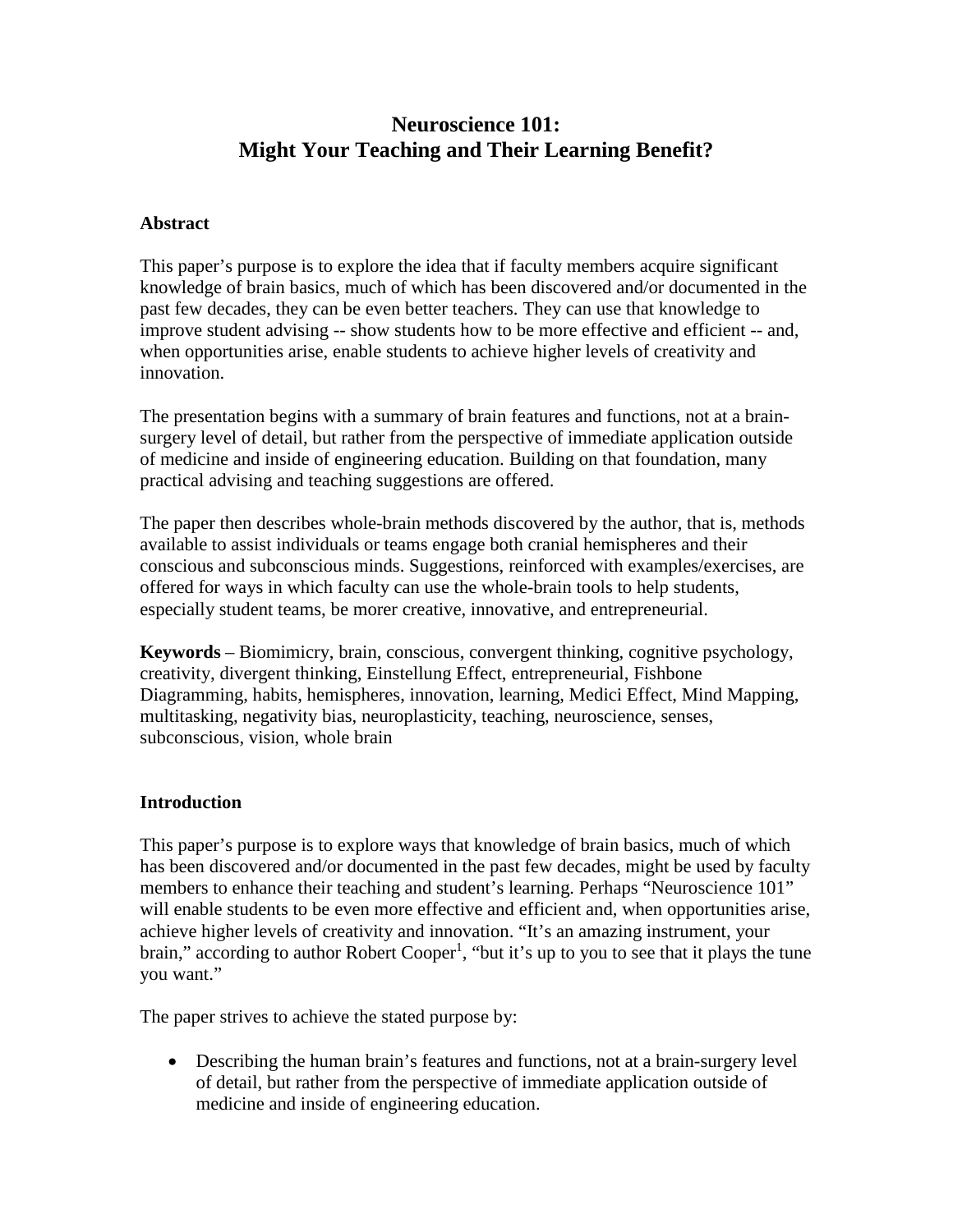- Suggesting ways in which faculty can use that "Neuroscience 101" knowledge to help students, mostly at the advising level, study smarter – be more effective and efficient.
- Presenting examples, reinforced with exercises, of whole-brain tools discovered by the author. These methods engage both cranial hemispheres and the conscious and subconscious minds and enable students to be more creative, innovative, and entrepreneurial.

The words creative and innovative have already been used and will appear again in this paper, along with create and innovate and other forms. Accordingly, consider the following definitions for the purposes of this paper:

- Create: Originate, make, or cause to come into existence an entirely new concept, principle, outcome, or object.
- Innovate: Make something new by purposefully combining different existing principles, ideas, and knowledge.

Think of create and innovate as actions that differ by degree of newness, with the former being the ultimate.

Many of us are teachers within higher education and/or other settings because, at heart, we are perpetual students and long-ago discovered that a great teacher is first a great student. We entered teaching because we wanted a profession that would enable us to continue to be students. We understand the comment by the French essayist Joseph Joubert that "to teach is to learn twice." Some of us would, as I have, become intrigued by how neuroscience fundamentals and related thinking/collaboration tools might impact us and our students by enabling both groups to be more effective, efficient, creative, and innovative. My hope is that you have that level of receptivity.

### **Neuroscience and Cognitive Psychology**

This paper wanders outside of engineering and, therefore, definitions of two somewhat common terms – neruroscience and cognitive psychology -- are in order. *Neuroscience* is "the scientific study the nervous system"<sup>2</sup> where the nervous system is the body's brain, spinal cord, and motor and sensory nerves<sup>3</sup>. Note that neuroscience was traditionally viewed as a branch of biology. However, it has evolved to an interdisciplinary science connecting with essentially all fields<sup>2</sup> which is in keeping with the theme of this paper, that is, looking for explicit connections between brain basics and engineering teaching/learning.

The second term, *cognitive psychology,* is defined as "the scientific study of mind and mental function, including learning, memory, attention, perception, reasoning, language,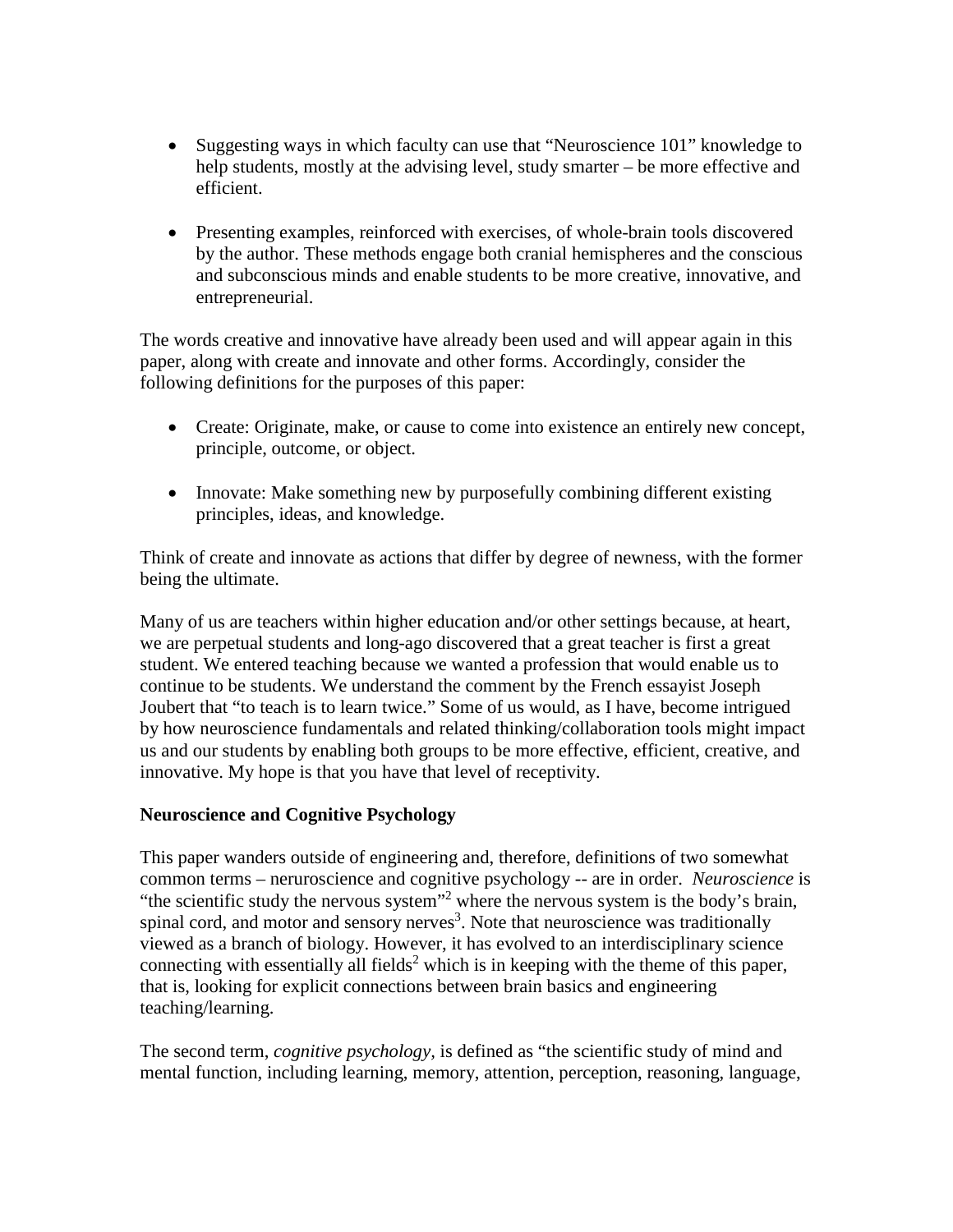conceptual development, and decision making"4 . It is "the branch of psychology that studies mental processes including how people think, perceive, remember, and learn"<sup>5</sup>.

In summary, and cast in the context of this paper, *neuroscience* is the study of the brain – the organ -- and its connected nerves. *Cognitive psychology* is the study of how that brain knowledge helps us understand our thinking, perceiving, remembering, and learning. More specifically, relative to the organization and flow of this paper, the early major section (Brain Features and Functions) is mostly neuroscience and the later two major sections (Apply Brain Basics to Strengthen Student Advising, Use Whole-Brain Methods: Build on Brain Basics to Stimulate Group Efforts) connect with cognitive psychology.

My research over the past six years started with searching the neuroscience field to find aspects of it that may help engineers, first as students and later as practitioners, be even more creative and innovative. This led me to a subset of neural features (see the next section of this paper). That knowledge moved me somewhat into cognitive psychology in that I began to seek tools (e.g., whole-brain methods discussed later in this paper) that could build on brain basics to achieve my goal of enhancing engineers' creativity and innovation. One result, after writing, speaking, and conducting webinars and workshops, was publication of a book<sup>6</sup>. The preceding unexpectedly turned me to another cognitive psychology topic, mainly, how some aspects of neuroscience could enable teaching and learning. Now, on to neuroscience.

### **Brain Features and Functions**

This brain primer is a summary of topics drawn from my research including the symmetry and asymmetry of the brain hemispheres, neuroplasticity, conscious and subconscious thinking, the dominance of habits, and negativity bias. While some of these topics may seem alien to teaching and studying engineering, they will be shown later in the paper to have practical value.

### **Overview**

About the size of a small head of cauliflower, the human brain (Figure 1) weighs two to four pounds or roughly three percent of the body's weight. It is very soft, tan-gray on the outside, has a surface resembling a walnut, and is yellow white on the inside. The brain contains 100 billion nerve cells, called neurons, which can receive and send electrochemical signals stimulated by neurotransmitters<sup>6</sup>.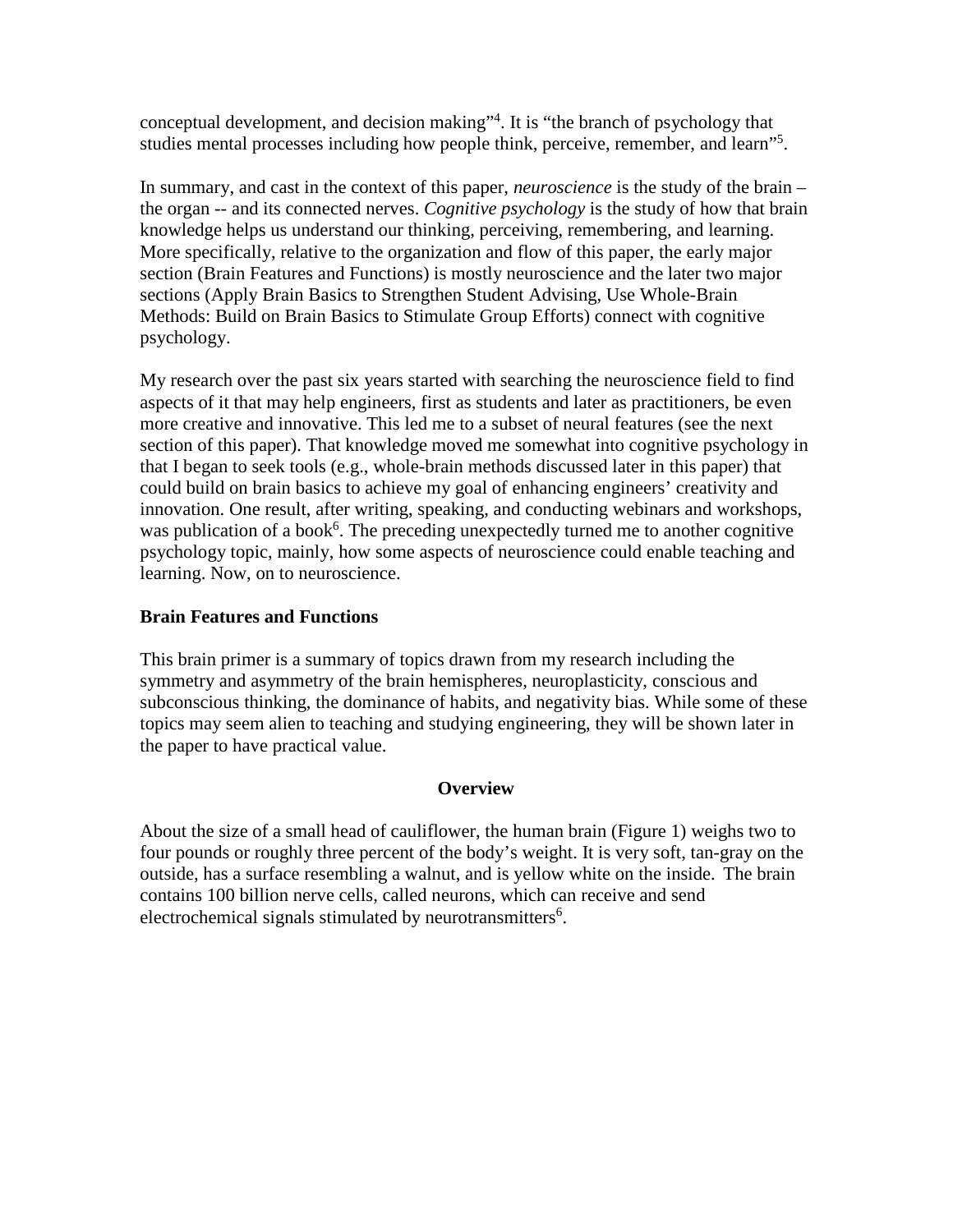

**Figure 1**. The human brain. (Source: pixabay)

Various parts of the human brain:

- Control body processes such as temperature, blood pressure, heart rate, and breathing.
- Accept and act on information received from our six senses, that is, vision, hearing, smell, taste, touch, and proprioception. The last term refers to sensing our body's position, movement, and posture. Vision is the most dominant of the six senses, as stressed by biologist John Medina<sup>7</sup> who says "vision trumps all other senses" by "taking up half of our brain's resources."
- Manage physical motion such as walking, talking, standing, and sitting.
- Enable us to dream, think, plan, create, and innovate.

The first three categories of brain functions occur mostly without us having to think about them. The last category, which we consciously initiate, often leads to amazing advances.

### **Hemispheres Symmetry and Asymmetry**

When the brain (minus the skull) is viewed from above, as illustrated on Figure 2, we see that it has symmetrical left and right halves or hemispheres. Each of the brain's hemispheres interacts with the opposite side of the body producing what appears to be a completely symmetrical arrangement<sup>8</sup>.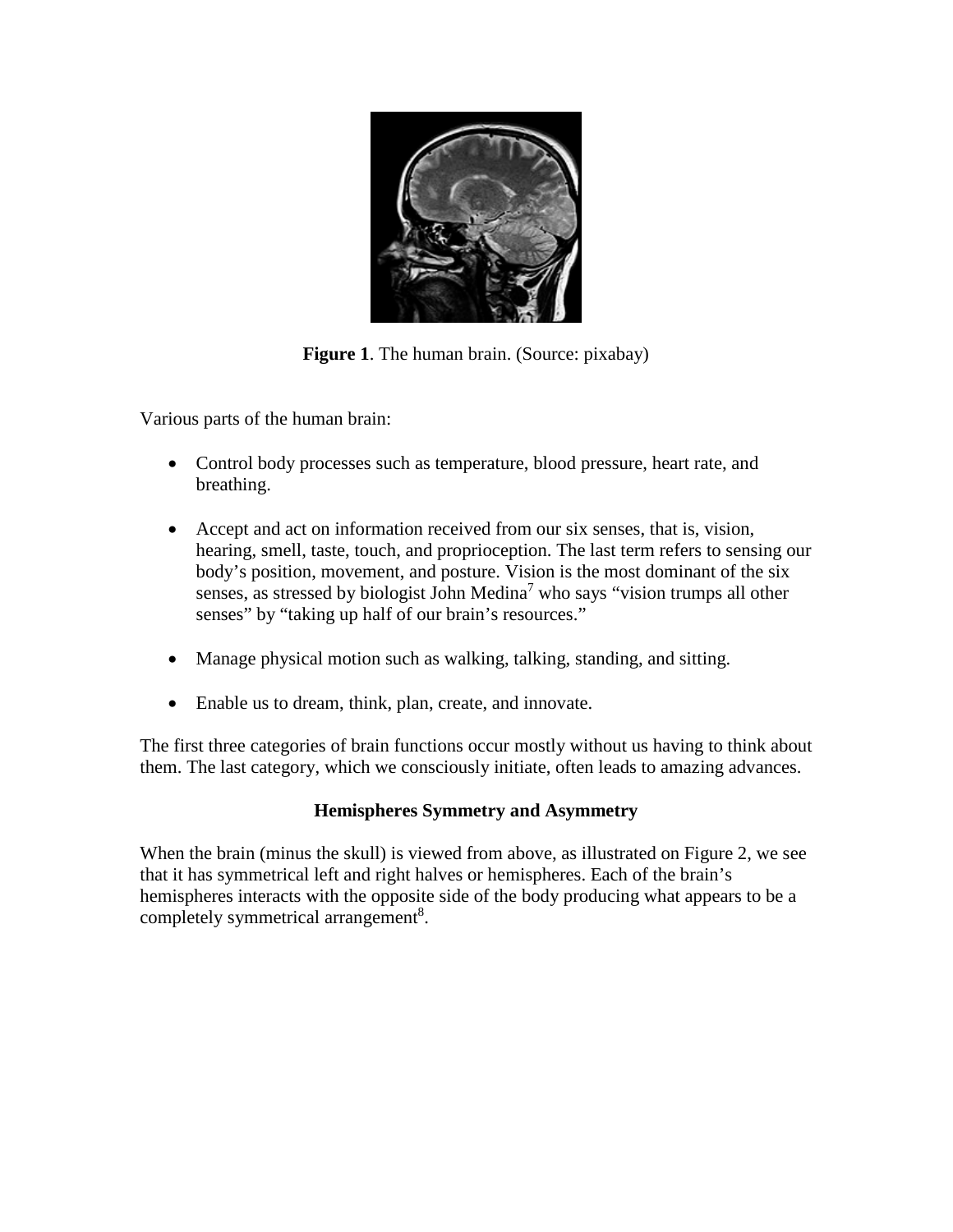

**Figure 2.** The brain's two halves or hemispheres. (Source: pixabay)

As you may have concluded from the preceding slightly-qualified text, exceptions to functional symmetry occur. The two sides of the brain tend to be specialized with respect to some of their capabilities and some of the tasks they perform. For example, while the left hemisphere is verbal, logical, temporal, and abstract, the right hemisphere is nonverbal, intuitive, nontemporal, and analogic<sup>6</sup>. The brain's asymmetry with respect to these kinds of capabilities has great significance for teaching and learning, especially given the emphasis on left-brain development in K-college education.

### **Neuroplasticity: A Muscle, Not a Machine**

Up to several decades ago, the human brain was viewed as "a rigid, fixed, and essentially degrading system from birth<sup>"9</sup> as suggested by the left image in Figure 3. Now we know that the brain is neuroplastic. As explained by Norman Doidge,  $MD<sub>10</sub><sup>10</sup>$  "neuro is for neuron…plastic is for changeable, malleable, modifiable." He goes on to explain that "the damaged brain can often reorganize itself so that when one part fails, another can often substitute." New connections form between existing neurons and new neurons are formed. Doidge says, as also illustrated in Figure 3, that "the idea that the brain is a muscle that grows with exercise is not a metaphor." Neuroplasticity offers a variety of opportunities in a teaching-learning-advising environment.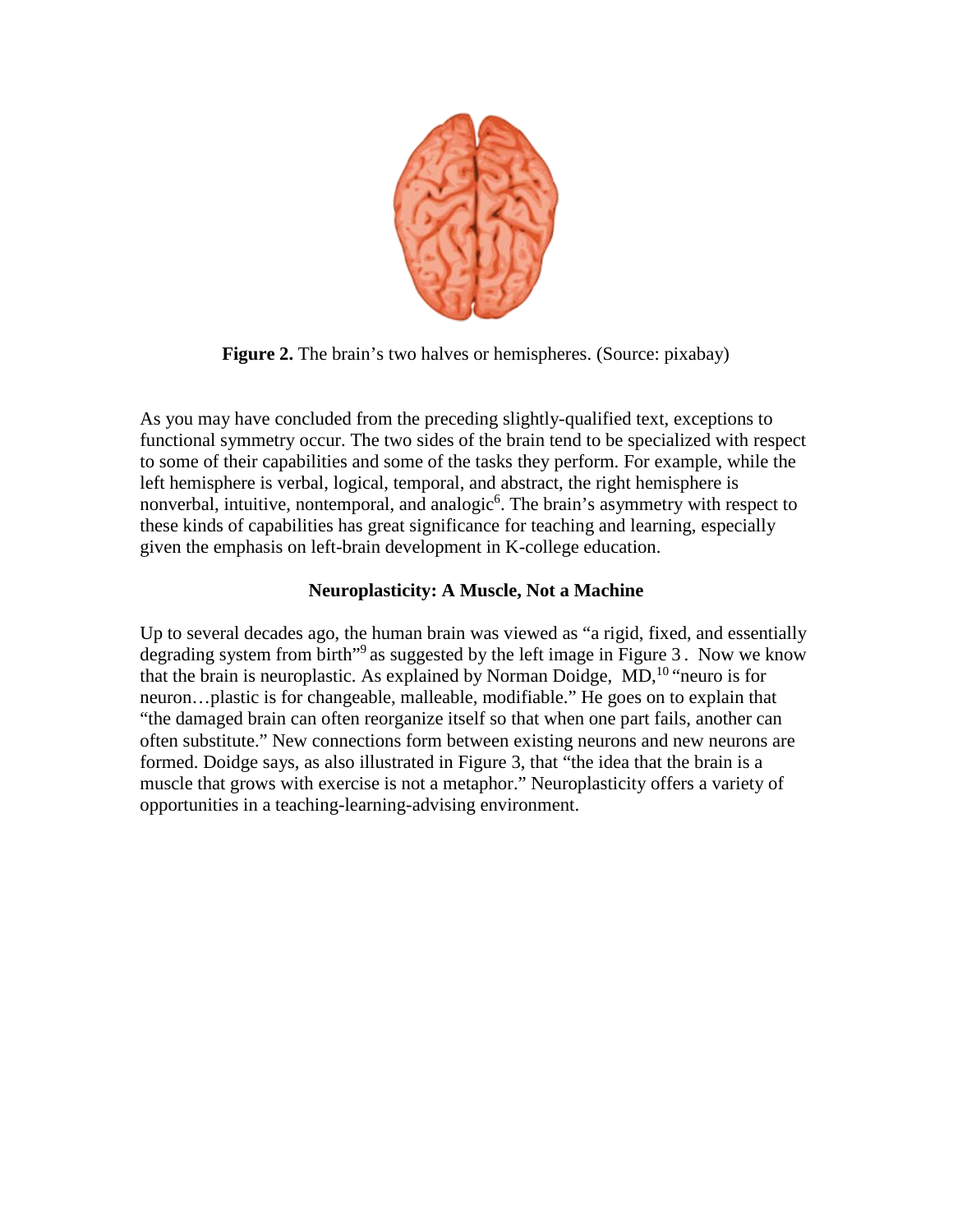



**Figure 3.** The brain is more like a muscle than a machine. (Source: author/pixabay)

### **Conscious and Subconscious Thinking**

Another way, besides left and right brain, to look how parts of our brain function is to consider conscious and subconscious thinking processes. Subconscious refers to brain processes that are below our level of awareness. Other terms for the subconscious are unconscious and preconscious.

As an example of using your conscious mind, you define a problem, develop alternative engineering solutions, compare them, select one, and recommend it. You are aware of the cognitive processing required for that effort. With our conscious mind, we are thinking and we know it.

In contrast, the cognitive processing in the subconscious mind occurs without our being aware of it. "The [subconscious] mind resides below the surface;" according to psychiatrist Peck<sup>11</sup>, "it is the possessor of extraordinary knowledge that we aren't naturally aware of." In the case of our subconscious mind, we are thinking and we don't know it. During that conscious engineering process described in the preceding paragraph, we can be certain that the subconscious mind is influencing, unbeknownst to us, parts of the process.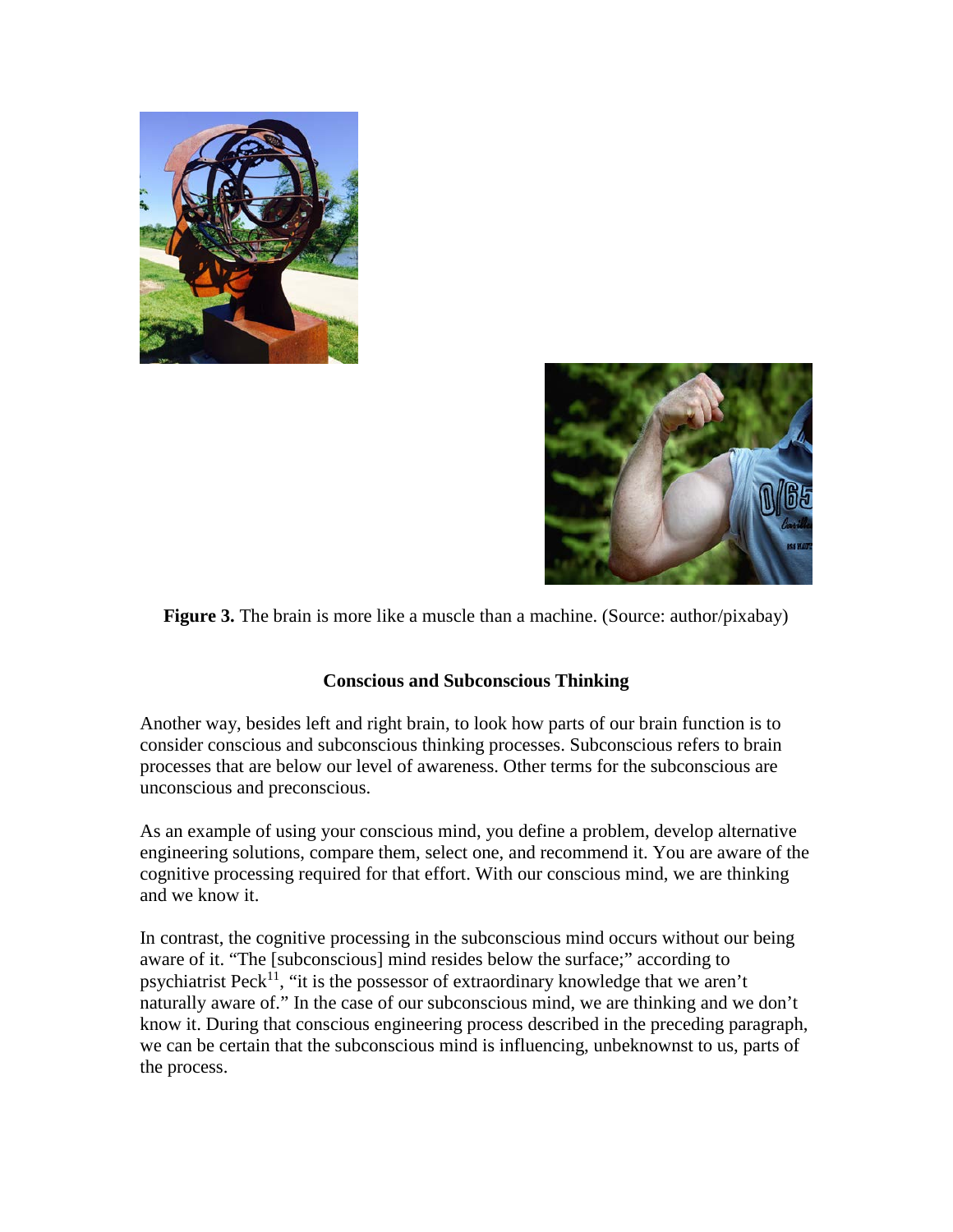Considering further the relative impact on us of our conscious and subconscious minds. Neuroscientist Eagleman<sup>12</sup> writes that "consciousness is the smallest player in the operations of our brain. Our brains run mostly on autopilot." The conscious mind is the tip of the iceberg; the subconscious mind is its bulk. "It is the rule of thumb among cognitive scientists that unconscious thought is 95 percent of all thought," according to  $\alpha$ cademics Lakoff and Johnson<sup>13</sup>, who go on to say "and that may be a serious underestimate." Another major difference: The conscious mind can think of only one topic or thing at a time. In stark contrast, the subconscious mind is a parallel processor $^{7,14}$ .

The five whole-brain tools described later in this paper engage or prime our very active subconscious mind. They facilitate interaction between conscious and subconscious thinking while also stimulating left and right-brain thinking.

### **Habits: They Rule**

A habit is an involuntary behavior, a behavior controlled by the subconscious mind. How much of what we think, say, and do is habitual? Studies by psychologists suggest that at least half of human behavior is habitual<sup>15,16.17</sup>. Duhigg<sup>15</sup> describes how habits work when he says "a habit is a formula our brain automatically follows." That "formula" by which our subconscious mind directs our behavior is illustrated in Figure 4 and works like this:

- We unknowingly see or experience a **cue,** such as feeling thirsty
- We unthinkingly initiate a **routine,** such as buying a soft drink
- We receive a **result** and are aware of it, such as feeling good—which may or not be good for us

Sometimes the result is very negative, as illustrated by the marketing or relationship developing scenario on the right side of Figure 4. While we recognize the repeated undesirable results, we may not comprehend the habitual process that produces them.

The cue-routine-result process, which is essentially controlled by the subconscious mind, is the key to understanding habits and their results. Use of that process to change habits is discussed later in this paper.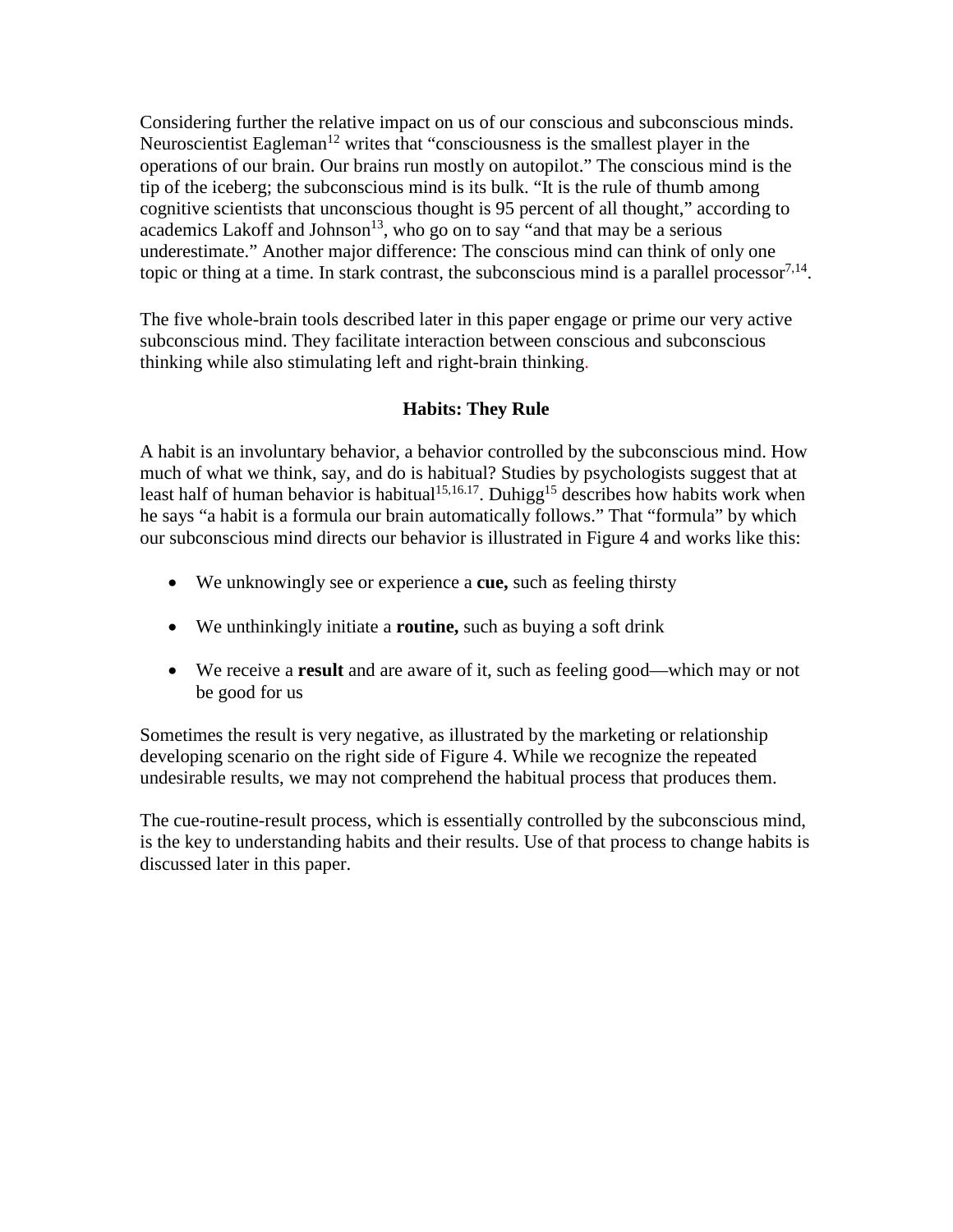

**Figure 4.** The subconscious mind experiences a cue, initiates a routine, and generates a result<sup>6</sup>.

### **Negativity Bias: No Longer Needed but Still at Work**

Our ancestors lived in a harsh environment, whether on the largely open savanna or the densely-vegetated jungle. These hunter-gatherers frequently faced the threats of predation and starvation. On any given day, they knew they could be "eating lunch" or "be lunch." They learned to be very cautious when considering short-term actions and their possible consequences, to frequently see danger or potential danger in a variety of common daily circumstances, and to act defensively. They had a negativity bias $^{18}$ .

A variation on negativity bias is the anger superiority effect<sup>8</sup> which means that we are more likely to see an angry face in a crowd or audience when we are about to speak than a friendly, approving face. Gene C. Cohen,  $MD^{19}$  says "this basic brain imbalance between our reason and our emotions leads to all sorts of trouble" and, we might add, missed opportunities as discussed later in this paper.

### **Apply Brain Basics to Strengthen Student Advising**

Figure 5 summarizes the just-discussed features and functions of the human brain. Building on that brain primer foundation**,** consider ways in which you can help students, mostly at the personal level, enhance their performance by studying smarter -- by being more effective and efficient.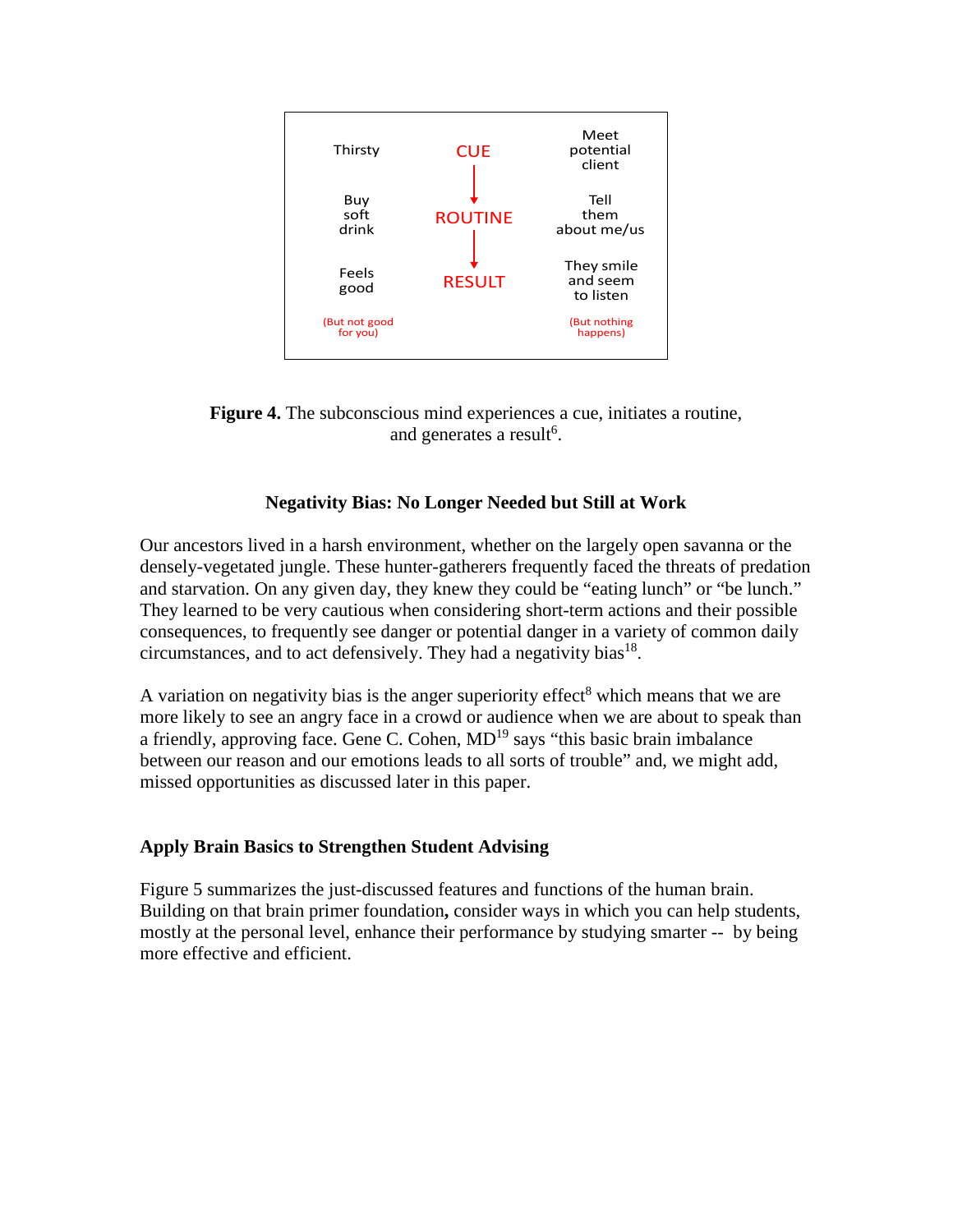



The six suggestions that follow (multitasking, struggling students, habits, einstellung, negativity bias, and vision) are very suitable for one-on-one discussions with your students. Share "Neuroscience 101" knowledge with them and show how it can make them more effective and efficient and perhaps more creative, innovative, and entrepreneurial.

### **Take Multitasking to Task**

As noted in the conscious-subconscious discussion, the conscious mind can think of only one topic at a time. Therefore, multitasking, which is really jumping or toggling from thinking task to thinking task, is very inefficient because of the time, perhaps unnoticed, needed to resume a task.

Brain researcher Medina<sup>7</sup> describes the "50-50" negative consequences of multi-tasking by stating "studies show that a person who is interrupted takes 50 percent longer to accomplish a task …and he or she makes up to 50 percent more errors." Research conducted by psychologists Strayer and Watson<sup>20</sup> concluded that "our performance [on any given task] deteriorates drastically when we attempt to focus on more than one task at a time." Multitasking also increases stress (e.g., see Bregman<sup>21</sup>). Encourage students to minimize multitasking so that they make better use of their time, make fewer errors, reduce stress, and think with greater clarity. Urge them to study time management principles and procedures.

### **Help Struggling Students**

Consider one of the implications of neuroplasticity. Author and biology professor Zull titled his book *The Art of Changing the Brain*<sup>22</sup> because he defines teaching and learning as the teacher and the student working together to *physically change* the student's brain.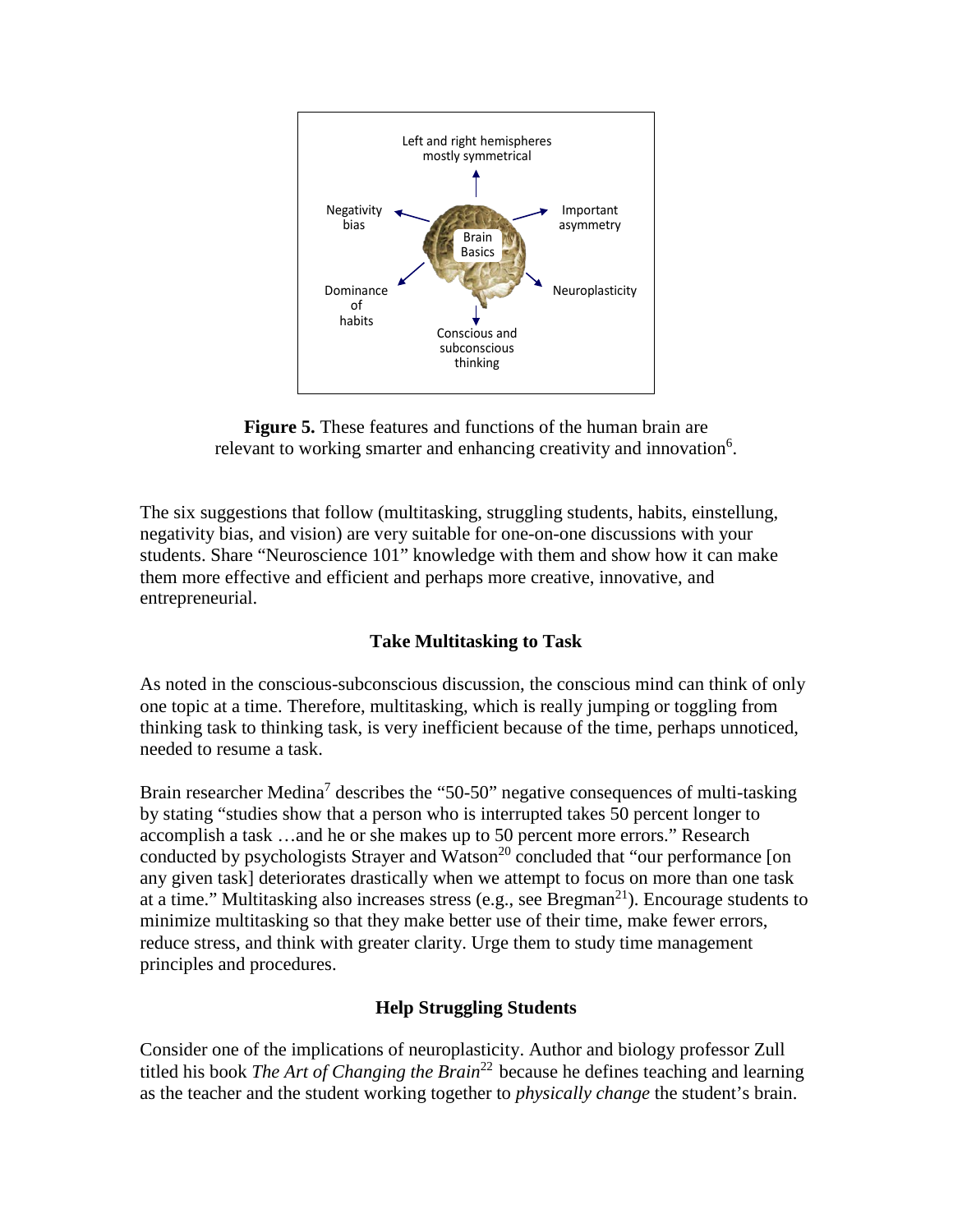Zull reinforces the physical change idea by referring to the "biology of learning" as a way of encouraging teachers to study the human brain.

Educator Hardiman takes a similar tact in her book *Connecting Brain Research with Effective Teaching: The Brain-Targeted Teaching Model*<sup>23</sup>. She urges educators to "become better consumers of the mountains of research that have emerged since the 1990s." For example, she highlights the important role the physical environment plays in teaching and learning.

We've all heard a struggling engineering student say "I don't have the brains for this" or something similar. Perhaps you, like me, have said it to ourselves or others. Whatever your or my well-intentioned advice was in the past, because of neuroplasticity, now we can say, "You don't have the brains for this **yet**." Then go on to explain how the student's brain can develop more neurons and connections between them. Casting a student's dilemma as continuing the natural development of that three-pound marvel between his/her ears seems more scientifically based, empowering, and promising than "work harder."

### **Replace Bad Habits with Good Habits**

If so much of what we do is habitual, then improving any aspect of our life, such as teaching or learning, means that we should examine and maybe change some of our habits. Og Mandino<sup>24</sup>, in his little but powerful book *The Greatest Salesman in the World,* says this about the power of habits: "In truth, the only difference between those who have failed and those who have succeeded lies in the difference of their habits. Good habits are the key to all success... I will form good habits and become their slave."

Suggestion: Encourage students to inventory their habits, to look at relevant portions of their daily routines. Are their habits aligned with what they want to achieve? If not, urge them to, in prioritized fashion, begin to change habits through the process of repetitive cue-routine-result cycles.

Assume a student has the bad habit of putting off doing your homework until late at night and wants to replace that habit with doing it earlier and better. Consider what happens now: He/she comes back to the dormitory room after the last class and the **cue** is the television. The **routine** is to turn it on, and the **result** is to relax and catch up on things. This leads to the next **cue**, which is hunger and the **routine** is to go out for a quick meal and the **result** is feeling good. Late that night, he/she finally gets to work on some homework and it is probably that which is due tomorrow. The work is difficult, given the late hour, and the quality reflects neither the student's ability nor desire. Therefore, you advise the student to use the method shown in Figure 6 to replace his/her bad homework habit with a good one.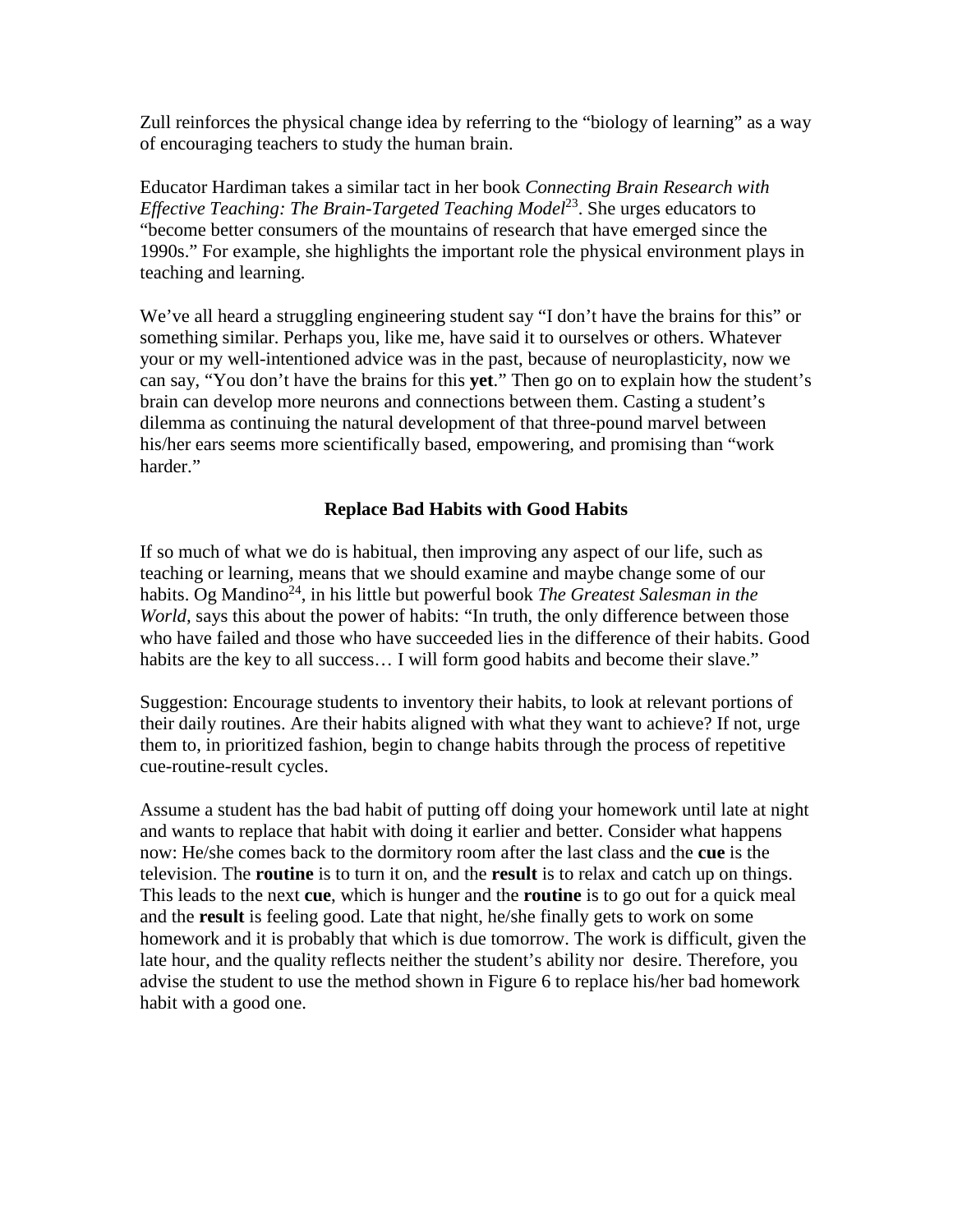

**Figure 6.** This cyclical method, based on neuroscience, will enable anyone to replace a "bad" habit with a "good" habit<sup>6</sup>.

You suggest, that starting today, when he/she comes back to the dormitory room after the last class, the **cue** is still the television. However, the new **routine** is to not turn it on and to instead do one homework assignment that is due the next day of class, no matter when that day is. Having done that, on this first day of his/her new "habit," the **result** is to relax knowing that the homework is done in a manner that reflects the student's ability and to be able to now watch television and catch up on things.

That one-time change may have been easy provided he/she knew, recognized, and acted on the cue. However, the student is very far from replacing the bad habit with a new habit. He/she must persist. Next time the student experiences the cue, he/she repeats the new routine, or refines it, and follows through. Eventually, the student's subconscious learns the new habit. The pay-off is reduced stress and improved academic performance.

A very natural question is: How many cue-routine-result cycles are needed for a specific person's subconscious mind to acquire a new habit. One study<sup>25</sup> concluded that nine weeks to several months were needed for habit formation whereas Connellan<sup>26</sup> suggests 21 to 30 days. These and other widely varying results, combined with my habit formation experience, suggest that the necessary number of cycles is highly variable and each student will have to assess their own situation.

### **Minimize the Left-Brain Driven Einstellung Effect**

The preceding habit change discussion nicely segues into discussion of the Einstellung Effect which, when operable, inhibits creativity and innovation. The German word einstellung has meanings such as approach, mind set, or attitude. The Einstellung Effect means trying to resolve a challenge *only* by using approaches, mind sets, or attitudes that have worked in similar situations, rather than looking at each new situation on its own terms<sup>27</sup>. This dogged tendency "sometimes blinds people to more efficient or appropriate solutions than the ones they already know"<sup>28</sup>.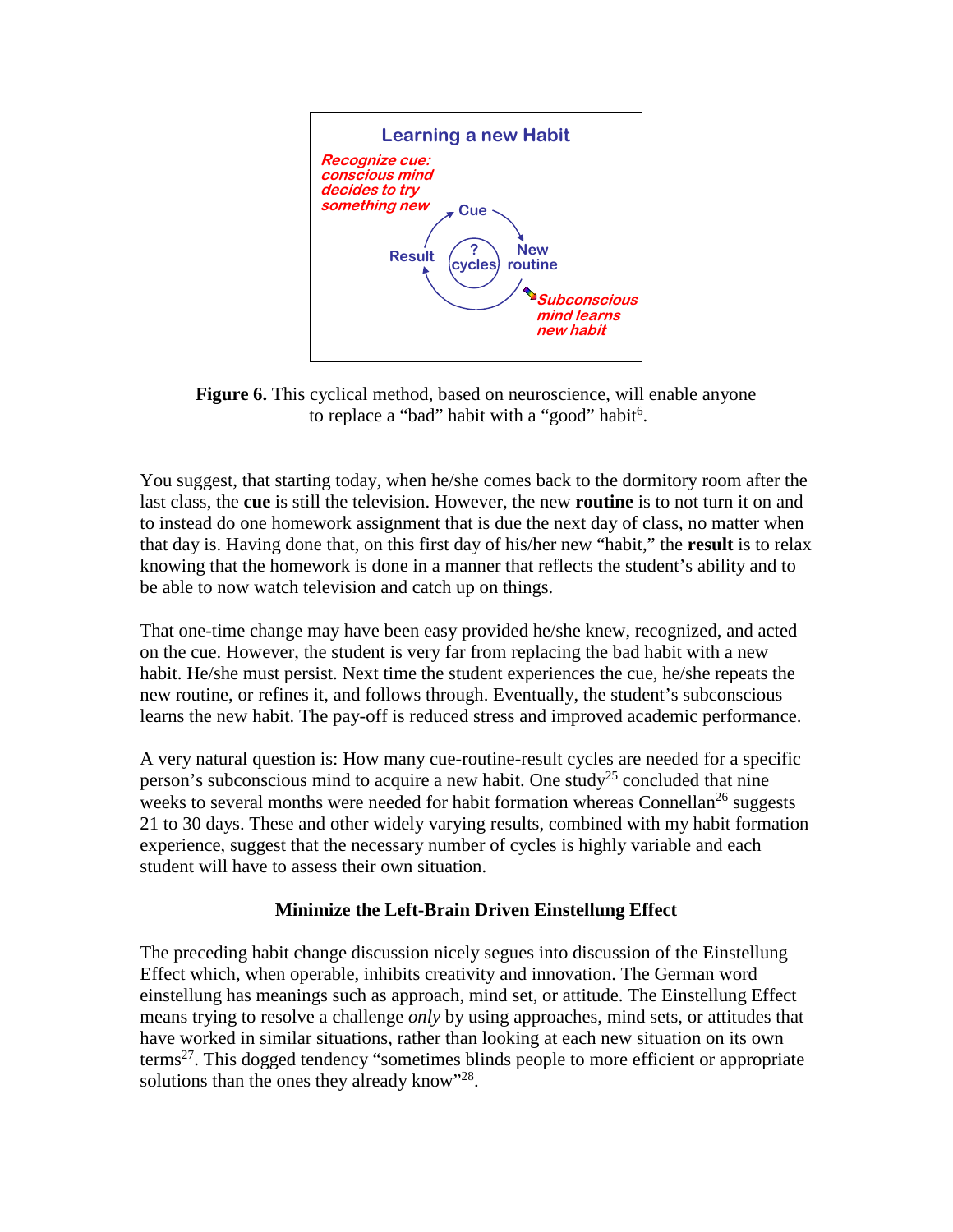Another term for this creativity-innovation barrier is design fixation which may be defined as an "unintentional adherence to set of ideas or concepts limiting the output of the conceptual design"<sup>29</sup>. The ominous word in that sentence is "unintentional" because it reminds us that we may unknowingly or habitually rule out a fresh perspective. We may welcome a new challenge and be committed to resolving it, but be unwittingly locked into the past. Call it what you want, but this predisposition to familiarity may prevent consideration of creative-innovative approaches.

Engineering professor and author Richard McCuen<sup>30</sup> explains what we are referring to here as the Einstellung Effect or design fixation by putting it in the context of the following four-step process:

1. Observation: "…facts are collected and observations are made on the system."

2. Recollection: "…past experience is reviewed and solutions to similar problems in the past are identified." This is the left brain at work and the die is cast.

3. Reasoning: "the pros and cons of the possible decisions are identified and the implication of each alternative stated."

4. Decision: "…the best alternative is selected."

This traditional, time-proven engineering approach is sound. It has resulted in untold numbers of successful engineered structures, facilities, systems, products, and processes. So why the concern -- why question it -- why "mess" with success? Informed by McCuen's crisp four-step description of the standard operating procedure, I am most concerned with Step 2, that is, *only* focusing on similar past problems and, more importantly, their solutions.

Shouldn't we and our students try to do more than rehash old solutions -- as successful as they may have been? Might we and they find great value in also exploring fundamentally new approaches? How can we resist the Einstellung Effect?

The first part of the answer to the last question is to be aware of the effect. We can't "fix" something if we don't know it exists. Urge students to couple being aware of the Einstellung Effect with application of the whole-brain methods presented later in this paper. Suggest that they consider the tried-and-true approach to a given technical or nontechnical challenge while *paralleling* it with a fresh perspective, with a whole-brain approach.

The French philosopher Henri Bergson in effect warned us about the Einstellung Effect trap when he said that our eyes see only what our mind is inclined to comprehend. We and our students should prepare our minds to comprehend more than what we have done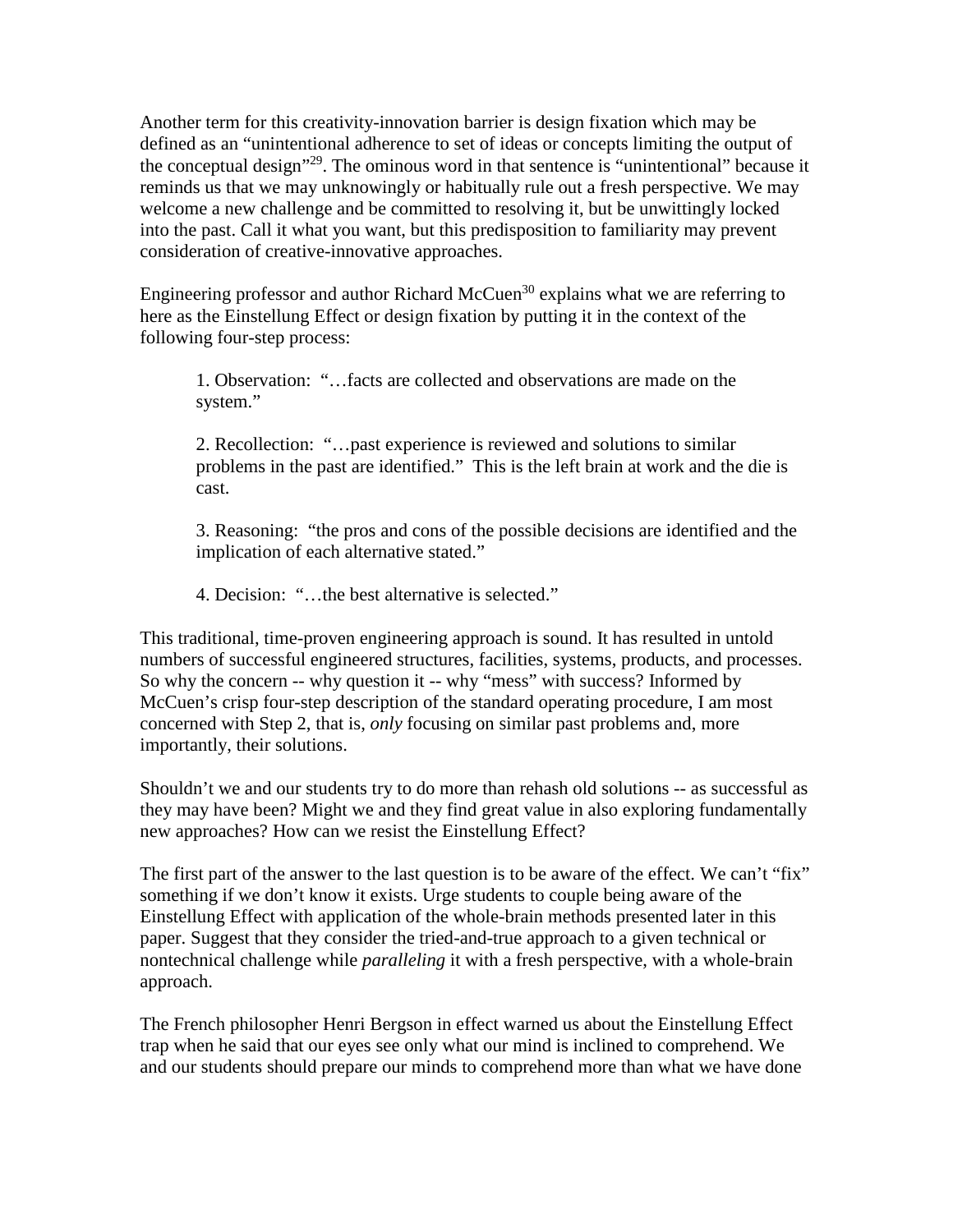in the past. Otherwise, we habitually fall into only considering variations on what has worked in the past. We are stung by Einstellung.

### **Offset the Stifling Negativity Bias**

Inform students about their brain's negativity bias so that when presented with opportunities, like the following, they do not immediately react negatively in knee-jerk fashion and decline what could be an attractive proposition:

- Asked to speak about his co-op experience at the next meeting of the student chapter of a professional society, he declines because of an earlier speaking disaster.
- On receiving an offer from a professor to work on an especially challenging independent study, she defers because of an unfortunate project failure during her sophomore year.

Explain to your students that the brain is "like Velcro for bad experiences but Teflon for good ones"<sup>18</sup>. It will automatically cause the student to recall some negative event or circumstance that is counter to pursuing the offered opportunity. Urge the student to recall one or more of his or her goals that might be advanced by this opportunity. Then, and only then, decide.

### **Leverage Vision as the Dominant Sense**

As noted in the earlier brain overview, vision dominates the six senses. Recognizing the major role of vision in learning, educator Zull<sup>22</sup> urges teachers to "make extensive use of images to help people learn" and Hardiman<sup>23</sup>, another educator, advocates "visually stimulating environments."

Consider the dominance of vision from the perspective of a presenter, such as students trying to convey ideas and information to an audience. Unfortunately, too many presentation slides consist of a statement followed by bullet points. Research reveals that the most effective slide contains a declarative statement with a supporting image. Audience members tend to learn and remember better from coordinated words and pictures rather than from words alone<sup>7,31</sup>.

When students are trying to understand or explain a process or mechanism, urge them to make one or more freehand sketches. The next time they prepare a presentation, get them beyond communicating with just or mostly words. Encourage them to use many and varied visuals such as photographs, props, graphs, line drawings, and other visual elements. Also help them understand that while the audience will listen to their words and look at their visual aids, their expressions, gestures, grooming, and overall appearance are part of the message. Why? Because vision rules.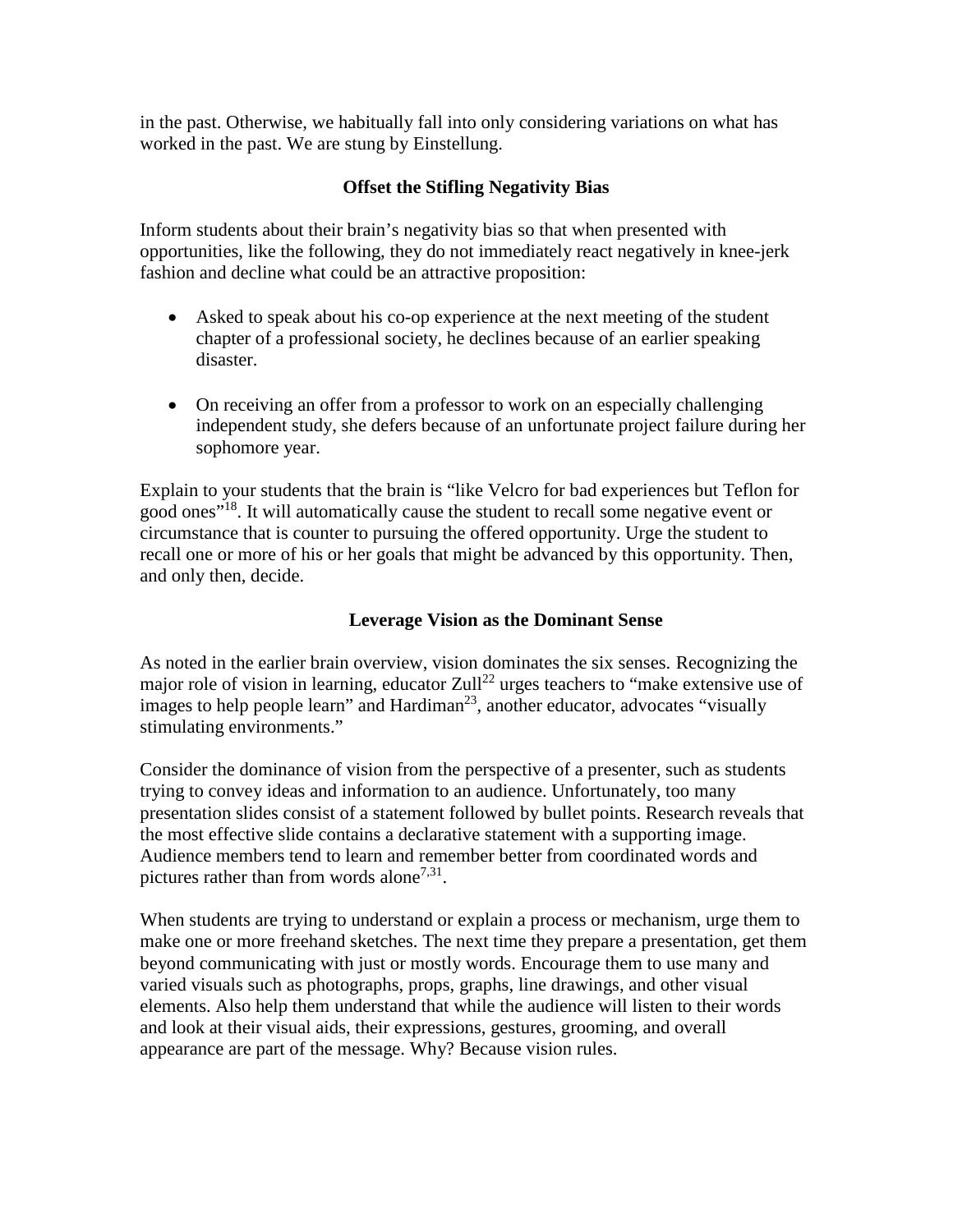### **Use Whole-Brain Methods: Build on Brain Basics to Stimulate Group Efforts**

We turn now to a sampling of five collaboration methods each of which can engage student teams and enable them to arrive at creative and innovative results. Each description is supplemented with an outline of its neuroscience basis, an example exercise to illustrate it, and advice based on experience:

When faced with a well-defined technical or nontechnical issue, problem, or opportunity (IPO), we typically begin by developing a list of ideas or options for defining the IPO and, later, for resolving it. This is divergent thinking, as illustrated in the upper part of Figure 7. Then we explore the pros and cons of each idea or option, make a decision, and act on it. This is convergent thinking, as also shown in the upper part of Figure 7.



**Figure 7.** The divergent-convergent thinking process can generate even more ideas or options to define and then resolve a challenge when it is enhanced using whole-brain tools<sup>6</sup>.

The quality of our decisions at any point in an endeavor, whether arrived at individually or as a team, is likely to be better when we consider more ideas -- more options -- as presented in the lower part of Figure 7. The value of more ideas is widely applicable in engineering; it enhances our ability to address the challenges that we encounter with structures, facilities, systems, products, and processes as well as non-technical challenges. We want the divergent thinking effort to be rich and varied. In the world of idea generation, more is usually better! Scientist Linus Pauling said "the best way to have a good idea is to have lots of ideas." American writer John Steinbeck put it this way: "Ideas are like rabbits. You get a couple, and learn how to handle them, and pretty soon you have a dozen."

Fortunately, many methods are available to assist your students, working alone or preferably in collaboration with others, to engage both cranial hemispheres and conscious and subconscious minds and make use of other brain basics described earlier in this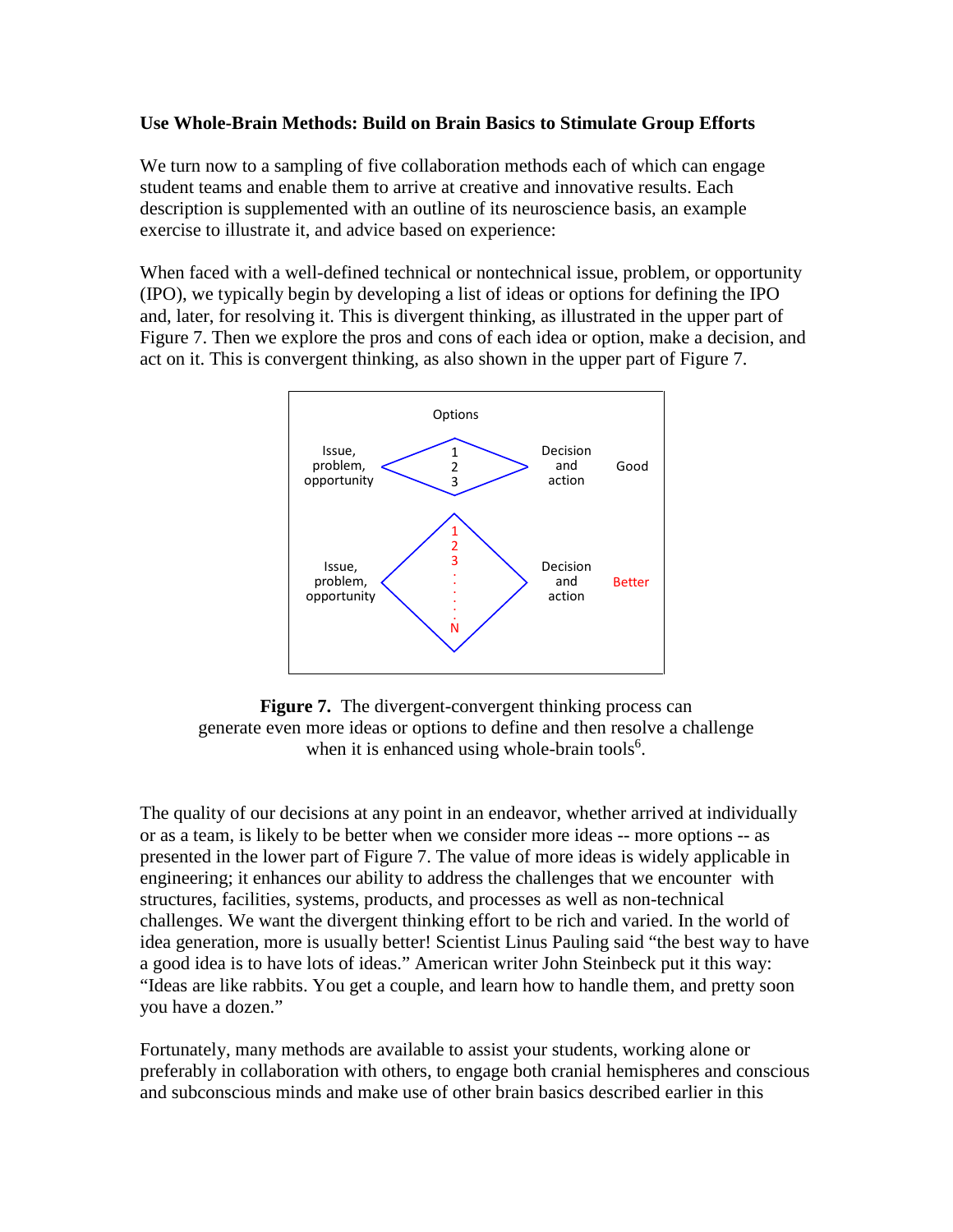paper. The commonality of the items in this cognitive toolkit is being able to stimulate individuals and groups to think more deeply and widely. Your group's goal is to generate more ideas, analyze them, explore many and varied optional courses of action, select among them, and implement the best choice.

Back to the divergent-convergent thinking process. To reiterate, the early-on-more-isbetter concept applies whether students are striving to *define* an IPO or endeavoring to *resolve* one. For example, some of the whole-brain tools described in this section (e.g., Medici Effect, Fishbone Diagramming, Mind Mapping) will enable students or their teams to generate many more ideas about possible causes of a problem in the divergent portion of the divergent-convergent process and then zero in on the most likely cause in the convergent portion. Similarly, some tools (e.g., Mind Mapping, Biomimicry, What If?) will help students generate options for resolving the IPO within the divergent portion of the divergent-convergent process and then select the best solution in the convergent portion.

Urge students to separate their group's divergent thinking from convergent thinking, whether they are attempting to define or resolve an IPO, so that they maximize idea generation. Do the divergent part thoroughly before even thinking about the convergent part. Don't mix the two cognitive processes and don't rush through either of them lest they fail to do either one well. Furthermore, consistent with what we learned about the subconscious mind earlier in this paper, try to do both divergent and convergent thinking intermittently to engage in and benefit from the 24/7 subconscious thinking of all participants.

The practical considerations of paper writing meant that while I searched far and wide for whole-brain methods, I needed to select a workable subset for this paper. The five representative methods described here are part of the 20 methods included in my book<sup>2</sup> which are, in turn, a subset of the universe of tools.

### **Medici Effect**

One way of describing the Medici Effect is gathering a whole-brain team; a team composed of individuals with highly varied cognitive capabilities, personality profiles, and other characteristics. As someone said, "none of us is as smart as all of us." Engineering professor Sutton characterizes the Medici Effect as bringing together "people who know too much and people who know too little"<sup>32</sup>.

In advocating the practice of assembling and then energizing a truly diverse group, we are in effect using a mini-version of the Medici Effect which formed the foundation for the Renaissance. As explained by consultant Johansson<sup>33</sup>, in the  $15<sup>th</sup>$  Century the wealthy Medici banking family of Florence, Italy, became strong supporters of the arts and sciences. More specifically, the Medicis and a few others brought to Florence and generously supported "sculptors, scientists, poets, philosophers, financiers, painters, and architects" which led to "a remarkable burst of creativity." Your students can use the six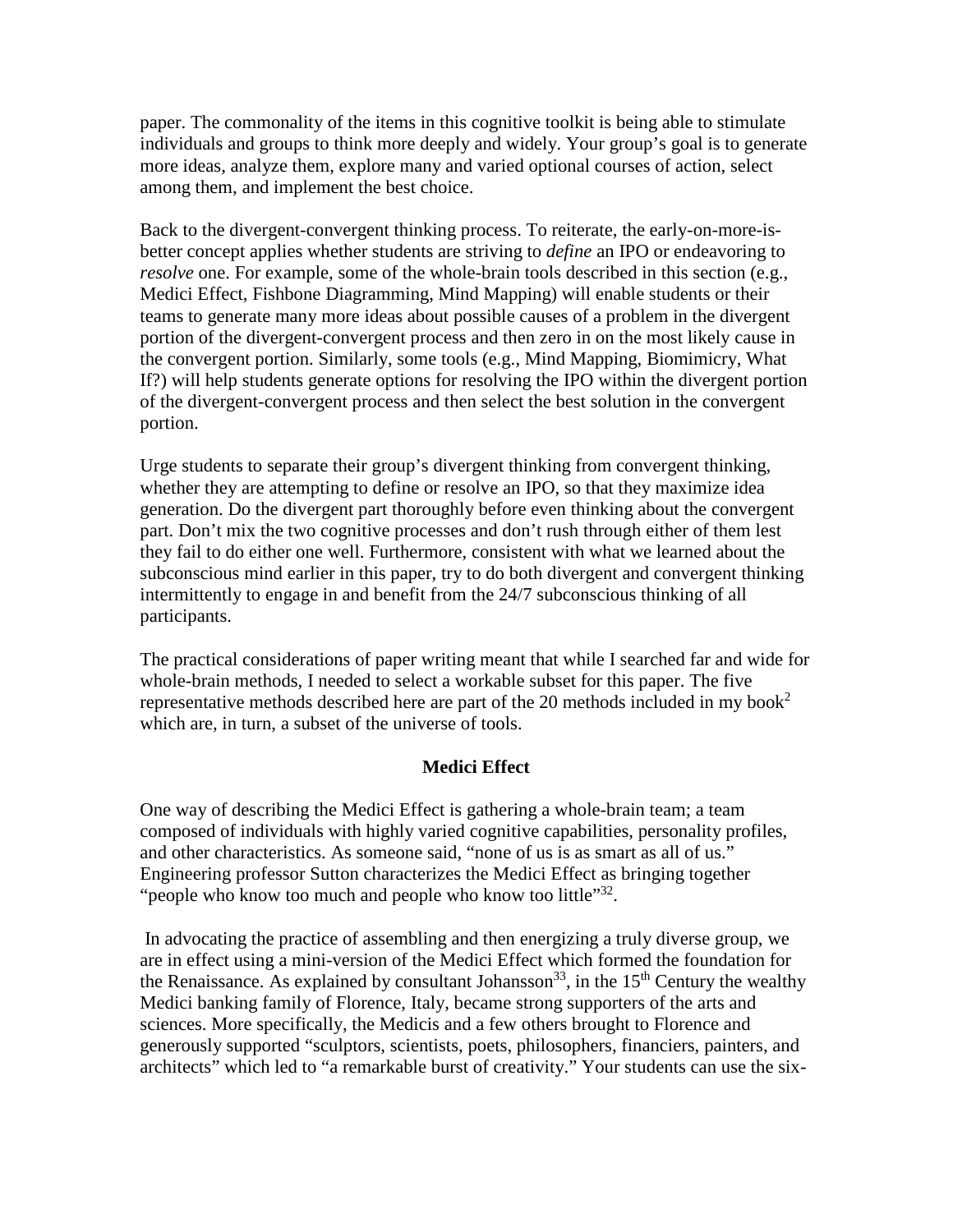century old Medici Effect to establish a Renaissance-type atmosphere in their groups, an atmosphere of diverse ideas generated by the interactions of a diverse set of perspectives.

Share the Enigma story with your students to illustrate the value of the Medici Effect. During World War II, the German navy quickly assembled groups of submarines, called "wolf packs," to attack and sink allied ships. Any German submarine that observed an allied ship or a convoy of them would use a coded message to call in other submarines and then the "wolf pack" would converge and destroy the ship. They were effective in that for a year or two, the Germans sank an average of 50 ships per month with total casualties of over  $50,000^{33}$ . The allies had to break the code, called Enigma, so that they could warn and protect their ships and take other military offensive and defensive actions.

Accordingly, the British intelligence unit gathered, in Medici Effect style, a diverse group of potential code breakers who worked in a Victorian mansion northeast of London. The group included linguists, mathematicians, chess grand masters, scientists, crossword puzzle experts, and individuals from many countries all committed, for various reasons, to break Enigma. Their achievement was described as the greatest intelligence triumph of World War II or any war because the allies could now read Germany's highly-secret messages<sup>33,34</sup>. Individually, none of the participants would have been successful, but collectively, their diverse personal profiles enabled them to solve Enigma.

*Neuroscience basis:* The Medici Effect can build on your students' expanding neuroscience knowledge. It recognizes that, while our brains may look similar, each of us has a unique knowledge-skills-attitudes set and personality profile that, among other implications, means each student can make one-of-a-kind contributions to any team's creative-innovative effort. See Appendix A for Exercise 1 (personality profile), which could be used to provide students with added understanding of themselves, others, and the Medici Effect.

*Advice based on experience:* Because you are likely to form student teams, or ask them to do so, in some of your courses, I urge you to experiment with the Medici Effect. However, my experience suggests that Medici-based heterogeneous teams will have a more difficult time getting started than more typical homogeneous teams but will be much more productive if the goal is creative/innovative results<sup>35</sup>. If you or your students form teams based on Medici Effect principles and then struggle, urge them to recognize, work through, and benefit from the likely forming-storming-norming-performing and, sometimes, mourning process<sup>6</sup>.

### **Fishbone Diagramming**

Fishbone Diagramming, which is also called cause-and-effect diagramming or Ishikawa Analysis $36,37$ , provides a systematic means for identifying widely-varying possible causes of a problem. It is a diagnostic tool that can be used by individual students or by student teams to enhance the breadth and depth of their search for possible causes of or motivations for a challenge facing them. The strongest argument for using Fishbone Diagramming is this principle: A challenge well-defined is half resolved.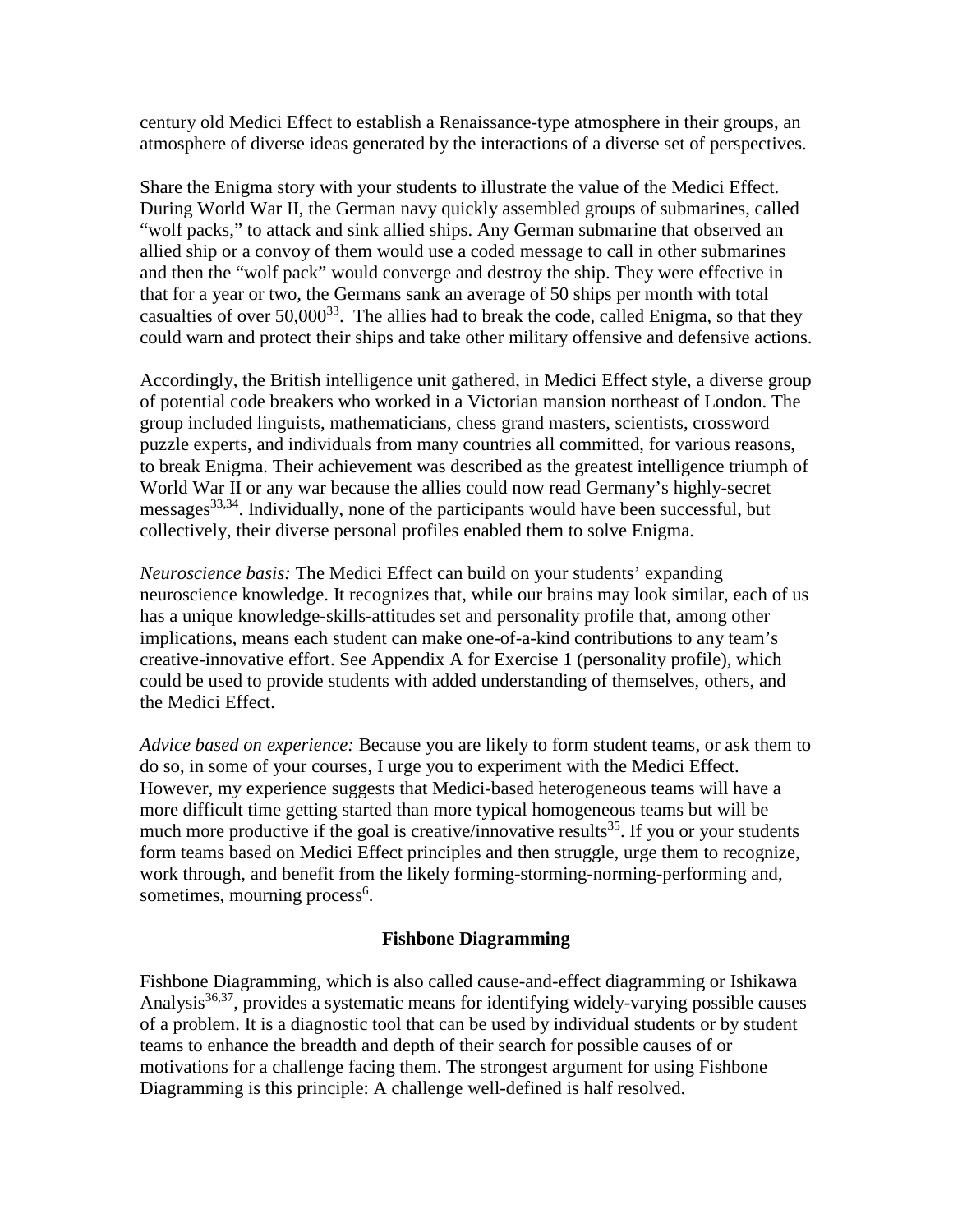Let's explain the Fishbone Diagramming process with an example that is based on one of my consulting experiences. Assume that you and your very diverse team (e.g., engineers, technologists, technicians, maintenance personnel, and construction personnel) are studying a recently constructed stormwater retention facility that seemed to have failed to protect downstream properties during a large rainfall event.

A stormwater retention facility is typically designed and constructed to serve multiple purposes in an urban area. It normally contains some water for aesthetic and recreation purposes. However, its configuration and outlet works allow the facility to temporarily store additional water – stormwater runoff – for later slow release so that downstream properties are not flooded during major rainfall events.

Your group wants to determine the probable cause or causes of the apparent failure. You begin by drawing the "head" of the fish, as shown in Figure 8, on a whiteboard or sheet of newsprint so all can see it. Write "Retention facility did not protect downstream properties" in the "head."





Next, collaboratively identify "bones" as shown in Figure 8, by defining categories of possible causes of "failure" such as the causative storm, maintenance, the original design, and others. Detail each bone and make judgments as to the likely cause or causes of failure and develop an action plan to further investigate the most likely causes. The process of having an individual or team carefully identify each "bone" and then detail each one encourages breadth and depth of up-front thinking and reduces the likelihood of jumping to incorrect conclusions.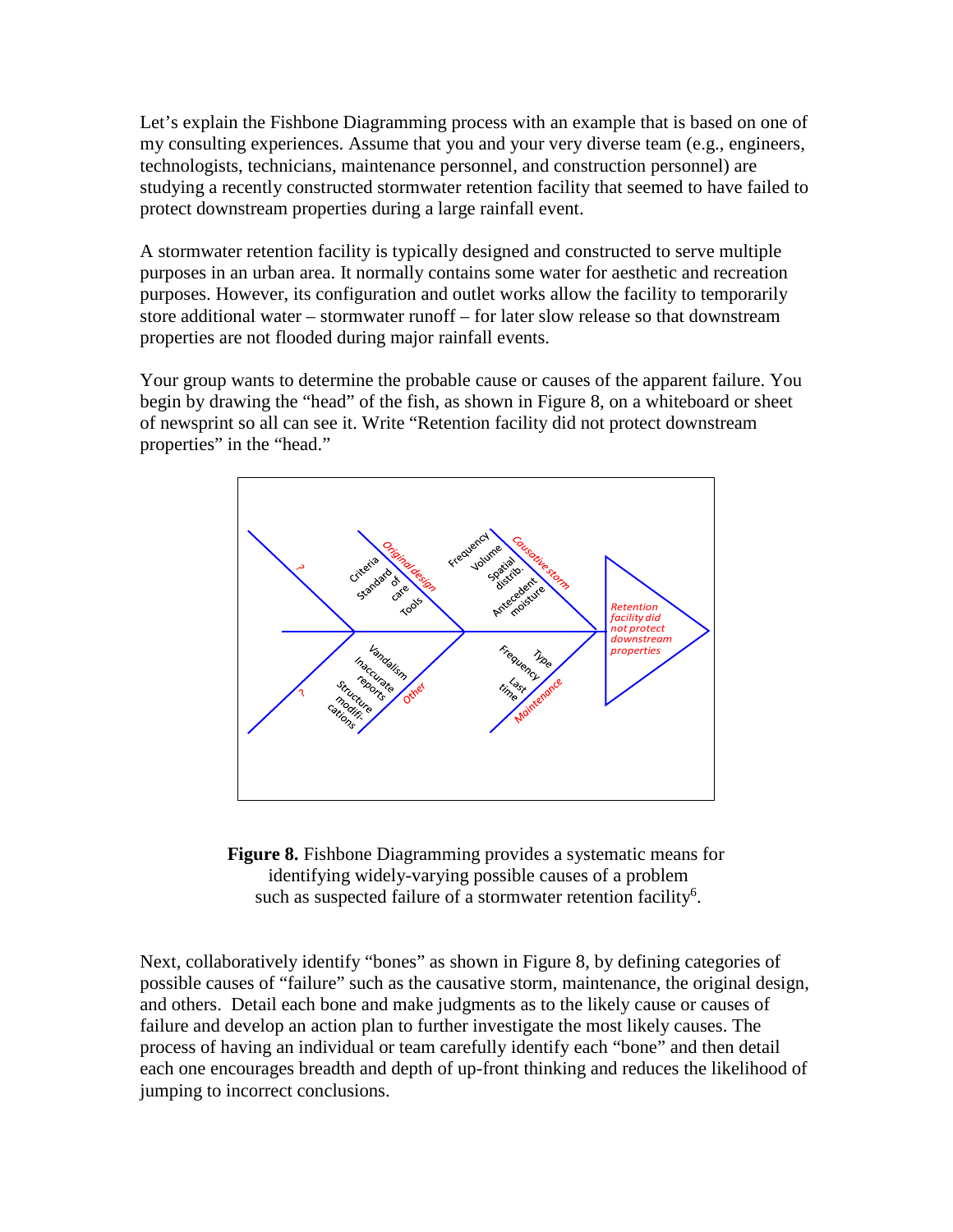*Neuroscience basis:* Fishbone Diagramming is effective because its highly-visual nature stimulates right-hemisphere processing to supplement that of the left hemisphere. The process is open-ended and stimulates whole-brain thinking because the evolving fishbone can have an unlimited number of bones and each bone can have an unlimited number of features. If this method is conducted as a series of events, on-going stimulation of the subconscious mind will result in additional "bones" and/or elements of "bones." Exercise 2 (bridge failure) in Appendix A gives students an opportunity to apply Fishbone Diagramming.

*Advice based on experience:* If you experiment with Fishbone Diagramming, stress the idea that a challenge (issue, problem, opportunity) that is well-defined is half solved. While a team may not be asked, at least initially, to resolve a challenge, team members will begin to see solutions but they should defer that discussion. Consider a follow up exercise during which the group would take on the now-defined challenge perhaps using one of the three whole-brain methods described next.

### **Mind Mapping**

Mind Mapping<sup>38,39</sup>, which is also known as clustering<sup>40</sup>, is a highly-visual method that helps an individual or team address an IPO. It is effective in defining a challenge and then, by applying Mind Mapping again, in identifying potential ways to resolve it.

As a means of describing the Mind Mapping process, consider Figure 9, a mind map developed by a group of four<sup>6</sup>. They were addressing a problematic pond in a residential area. A 25-minute Mind Mapping session was used to define the problem. For the purpose of sharing the result, the subject of the mind map is not important other than to say that, at the outset, the topic being addressed was poorly defined in that the four individuals had different perceptions of the problem. The important aspects are the resulting format and the process used to create it.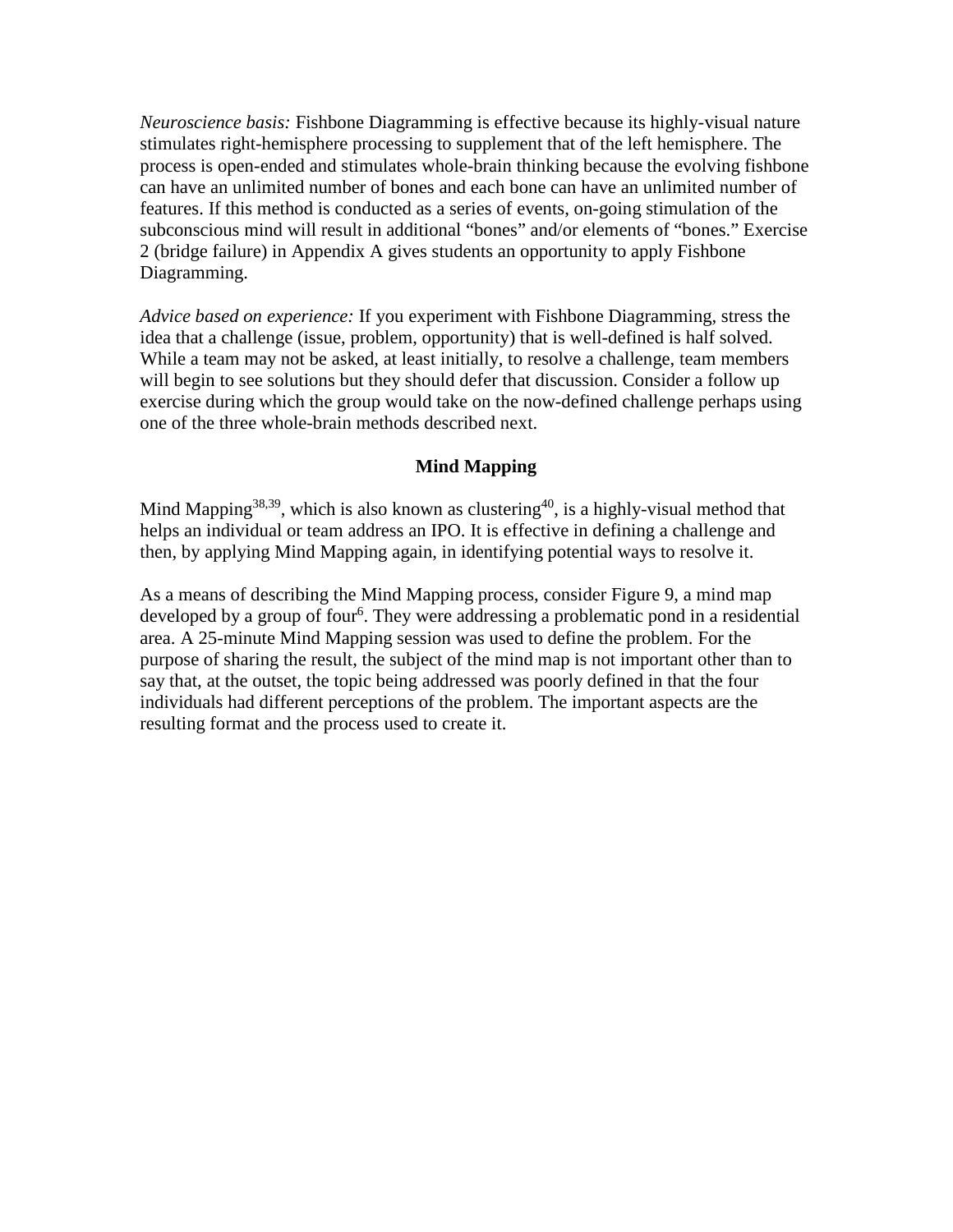

**Figure 9.** Preparing this mind map enabled a group to quickly define a problem<sup>6</sup>.

To get started, suggest that students state and show, in a manner visible to everyone such as on a white board or newsprint, the topic which, as indicated in Figure 9, was "Pond problem" Then ask each participant, "what does this make us think of?" or "what comes to mind?" Whatever "pops" into any student's mind, and is shared, is added to the mind map using ovals and connecting them with arrows. This tool "radiates visual and spatial cues from a central idea<sup>"41</sup>.

Anything goes; if a student thinks their idea is connected in some way to what is already shown on the mind map, then it is. Urge the students not to judge any of the suggestions other than to ask for clarification. One or more participants may want to go into an analysis mode. The facilitator must nip this in the bud. My experience in using Mind Mapping is that once a group gets started, they will quickly generate a flood of ideas. And very soon, a large mind map or cluster appears. To reiterate, while doing this, do not be judgmental of anything or anyone. If something is suggested, it gets mapped.

As shown in Figure 9, Mind Mapping identified five problem areas (aesthetics, geese, safety, structural, and draining/maintaining) and elaborated on each of them. As soon as the mind map was finished, the group turned to a discussion of possible solutions, one of which was implemented. The essence of this Mind Mapping example is that a problem well-defined is half solved and group Mind Mapping is an excellent problem-definition tool.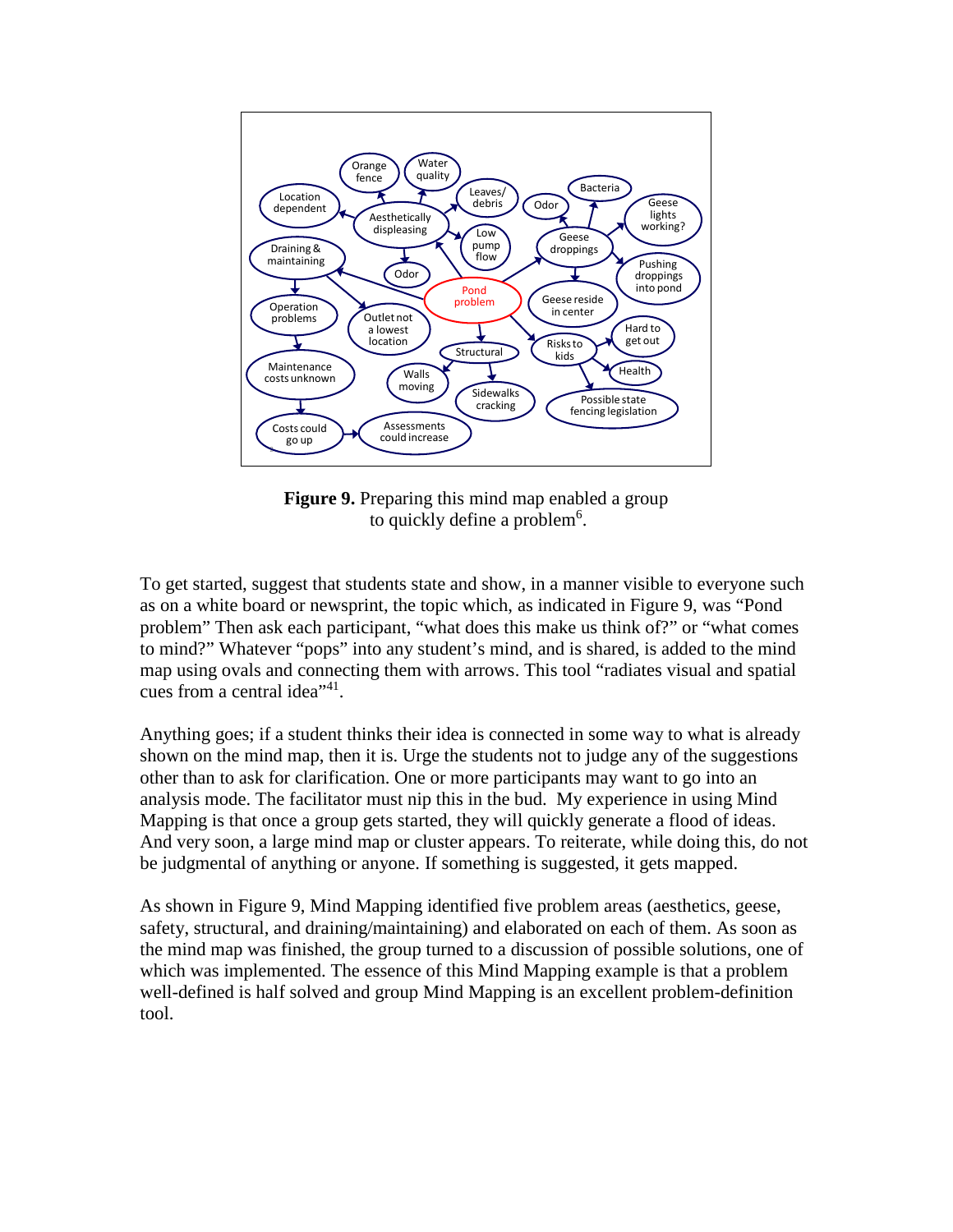Consider some more Mind Mapping examples:

- As a consultant to a city utility studying whether or not to continue fluoridation of the public water supply, I facilitated two Mind Mapping exercises to help their Fluoride Commission imagine the many and varied possible consequences of whatever they decided to do. One session assumed that they would recommend terminating fluoridation and the other session assumed they would continue fluoridation. Using this tool, both sessions quickly generated many ideas that proved useful in making their final recommendation which was to continue fluoridation and revisit the issue in five years $42$ .
- I worked with a team of graduate students who used Mind Mapping to identify 14 potential uses, in addition to safety, for highway median barriers. Another student team used Mind Mapping to list many and varied structural and non-structural ways to quickly and temporarily flood-proof a highly-vulnerable manufacturing plant that was threatened with flooding because of melting of unusually heavy watershed snow cover<sup>43</sup>.
- Former professor Tomasz Arciszewski<sup>44</sup> prepared a mind map showing ways to create the ambience needed for a successful engineering department at a university.

*Neuroscience basis:* Mind Mapping reflects neuroscience partly because when this method is applied, the subconscious minds of participants are directed by their conscious minds, become engaged, and begin to contribute ideas and information, especially if a follow-up session occurs. Furthermore, this method's strong visual feature in the form of an expanding, highly visible cluster of ovals or other shapes, stimulates activity in both hemispheres of participants. See Appendix A for Exercise 3 (median barriers), which engages students in Mind Mapping.

*Advice based on experience:* I've observed student and practitioner groups take on a challenge like Exercise 3 with Mind Mapping, while other groups apply traditional brainstorming. You might have some student teams do Exercise 3 with Mind Mapping while others apply brainstorming. See if, over a period of time, one method proves more effective than the other. I believe Mind Mapping will "win" in the long run because it adds a strong visual element to traditional brainstorming.

### **Biomimicry**

Natural sciences writer Benyus<sup>45</sup> defines Biomimicry as "a new science that studies nature's models and then imitates or takes inspiration from these designs and processes to solve human problems." Encourage students to ask which of nature's structures, processes, or systems might they learn from and then mimic to resolve an IPO. Stimulate their creative-innovative thinking by providing Biomimcry examples, such as the following: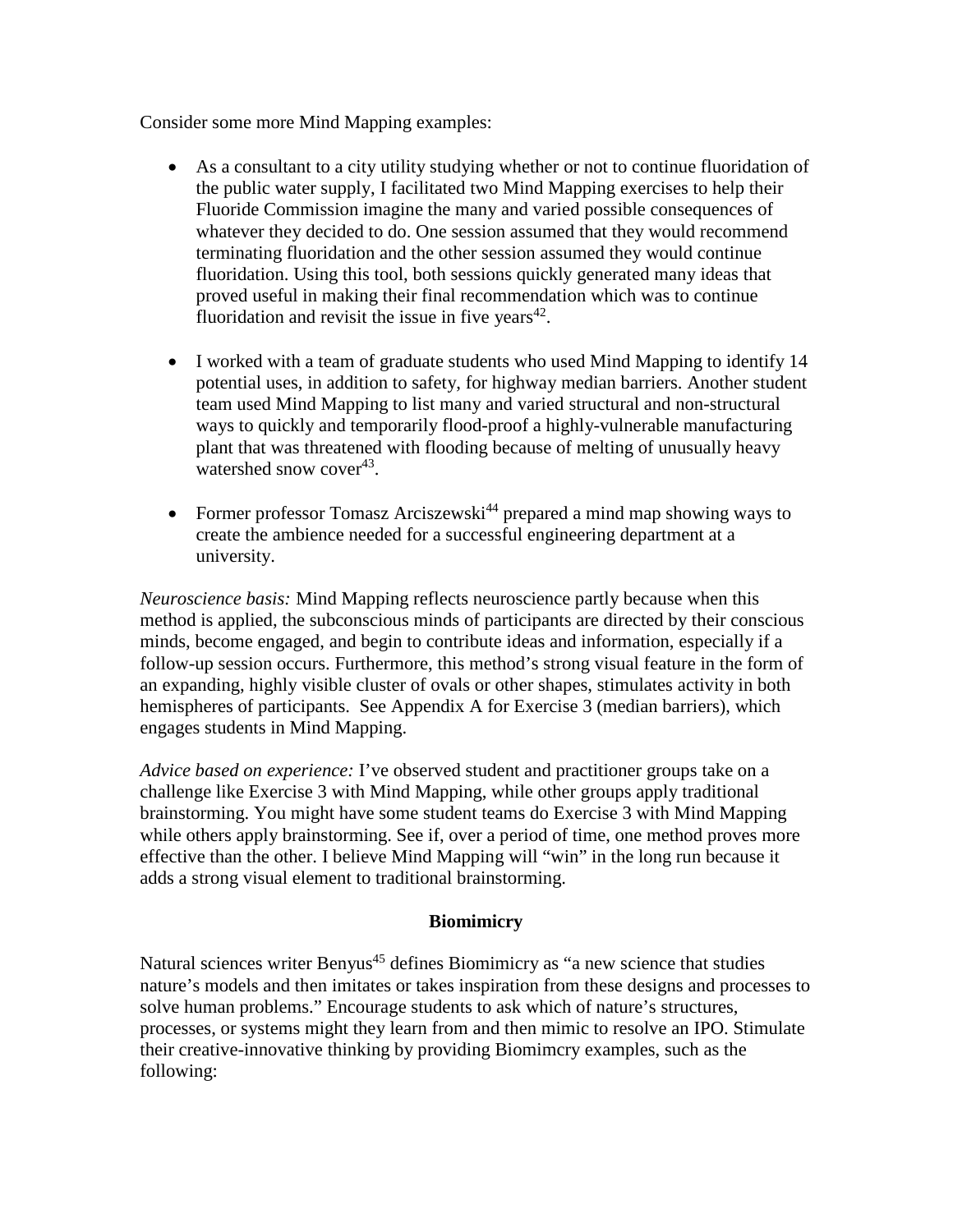- Artificial floating wetlands designed to remove potential pollutants from ponds and lakes were inspired by natural floating peat bogs<sup>46</sup>.
- Seashell shapes inspired the design of the Sydney Opera House<sup>47</sup>.
- Peristaltic pumps mimic the valves and chambers in animal and human hearts<sup>47</sup>.
- Nature's honeycomb objects, such as the hexagonal cellular structure within beehives, inspired the design of aircraft structural elements because of the need for high strength-to-weight ratios<sup>47</sup>.

Share Biomimicry stories with them such as the one about Japan's high-speed trains. They are known for their safety, efficiency, and comfort. However, until the late 1990s, some lines were criticized for the loud noise they made on exiting the country's many tunnels. "When a train entered a tunnel, its bullet-shaped nose compressed the air into something like a tidal wave; when the wave exited the tunnel, it expanded so rapidly it set off what is known as a tunnel boom"<sup>48</sup>.

Consider the long tapering beak of the Kingfisher (Figure 10), a bird that dives quickly and quietly into water to catch fish. The bird and its beak were known to Eiji Nakatsu, Chief Engineer of the West Japan Railway Corporation, because he was a birder.



**Figure 10.** The Kingfisher's beak inspired the new shape for the lead unit on a Japanese high-speed train. (Source: pixabay)

His engineers experimented by firing various shaped bullets through a pipe until they found the shape that caused the least tunnel boom. The new Kingfisher beak-shaped trains (Figure 11) went into service in  $1997^{48,49}$ .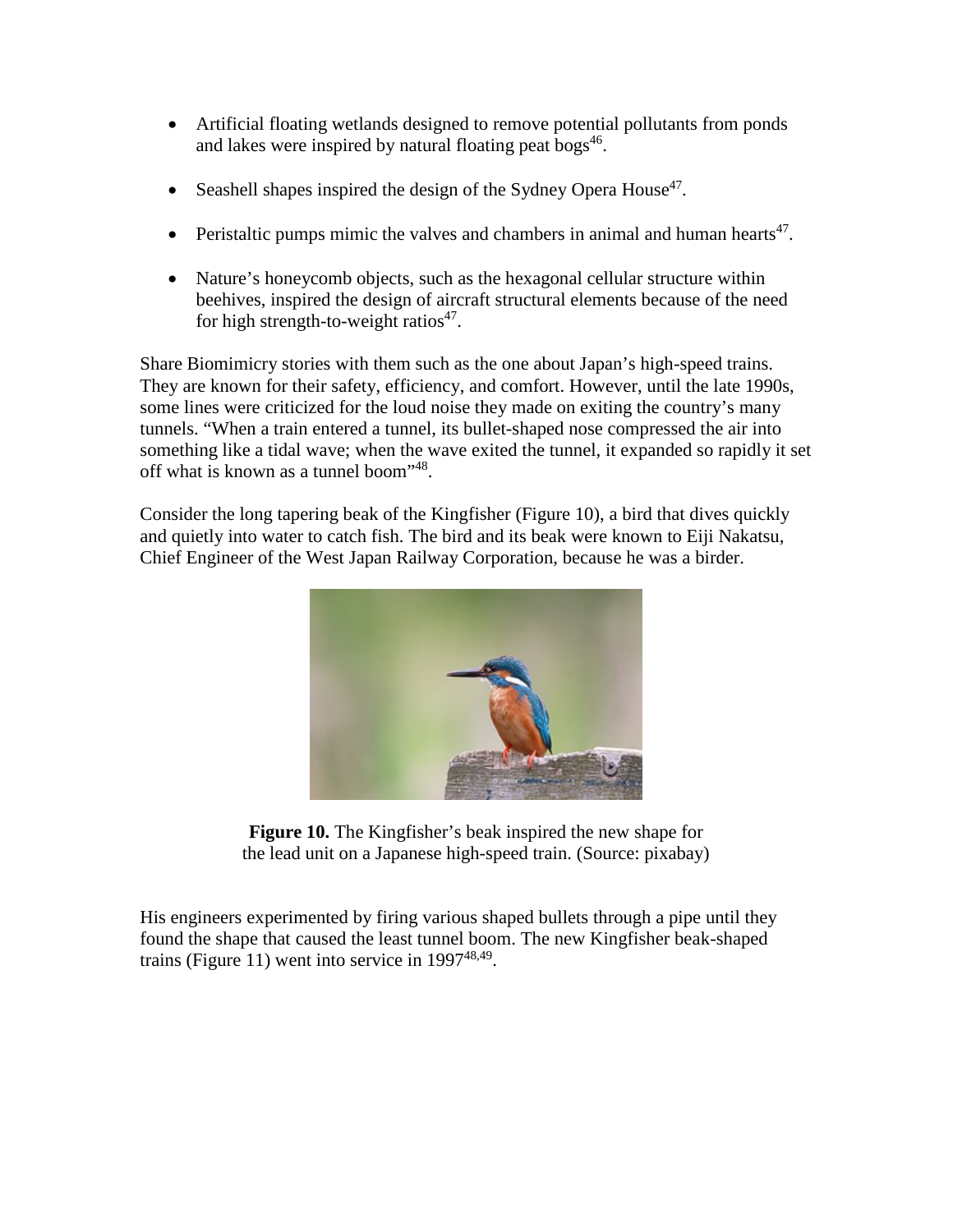

**Figure 11.** This new shape solved the tunnel boom problem. (Source: pixabay)

*Neuroscience basis:* Assume that students are faced with a challenge and begin to consciously see and comprehend, not just look at, the natural world in an attempt to resolve the challenge. They are committed to finding, within nature, some potential solutions. With focus, the students get some initial ideas. Given their intensity, their subconscious minds are very likely to go to work on the project and provide more Biomimicry ideas. See Exercise 4 (high diving) in Appendix A which offers students a Biomimicry experience. Additionally, contemplating nature is likely to elicit an emotional response which more fully engages the right brain.

*Advice based on experience:* One approach to the high-diving challenge is to aerate that portion of the pool's impact zone<sup>50</sup>. If the students applied Biomimicry they may be led, as they think about nature, to the pool at the base of a waterfall and then think of aeration.

### **What If?**

When students are faced with a challenging IPO, urge them to ask "What If?" in a way that temporarily and radically changes their point of view<sup>51,52</sup>. In order to fully engage both of their brain's hemispheres, suggest that they metaphorically take a bird's eye view -- look at the challenge from just above, a worm's eye view -- look at the challenge from below, or 30,000 foot view -- look at it from way above to see the bigger picture -- the wider context.

"What If?" mind sets, as foolish as they may seem to be, enable students to temporarily think beyond constraints and obstacles and maybe see new possibilities and find creative/innovative ways to overcome those impediments. Examples abound such as:

- Using What If? thinking, the 8.6 square mile community of Skokie, Illinois very cost-effectively solved a widespread combined sewer basement flooding problem by developing a system that intentionally and temporarily stored stormwater on streets and then released it slowly into the combined sewers<sup>53</sup>.
- Using What If? thinking, engineer John Stevens enabled the successful completion of the Panama Canal by viewing the project as a railroad project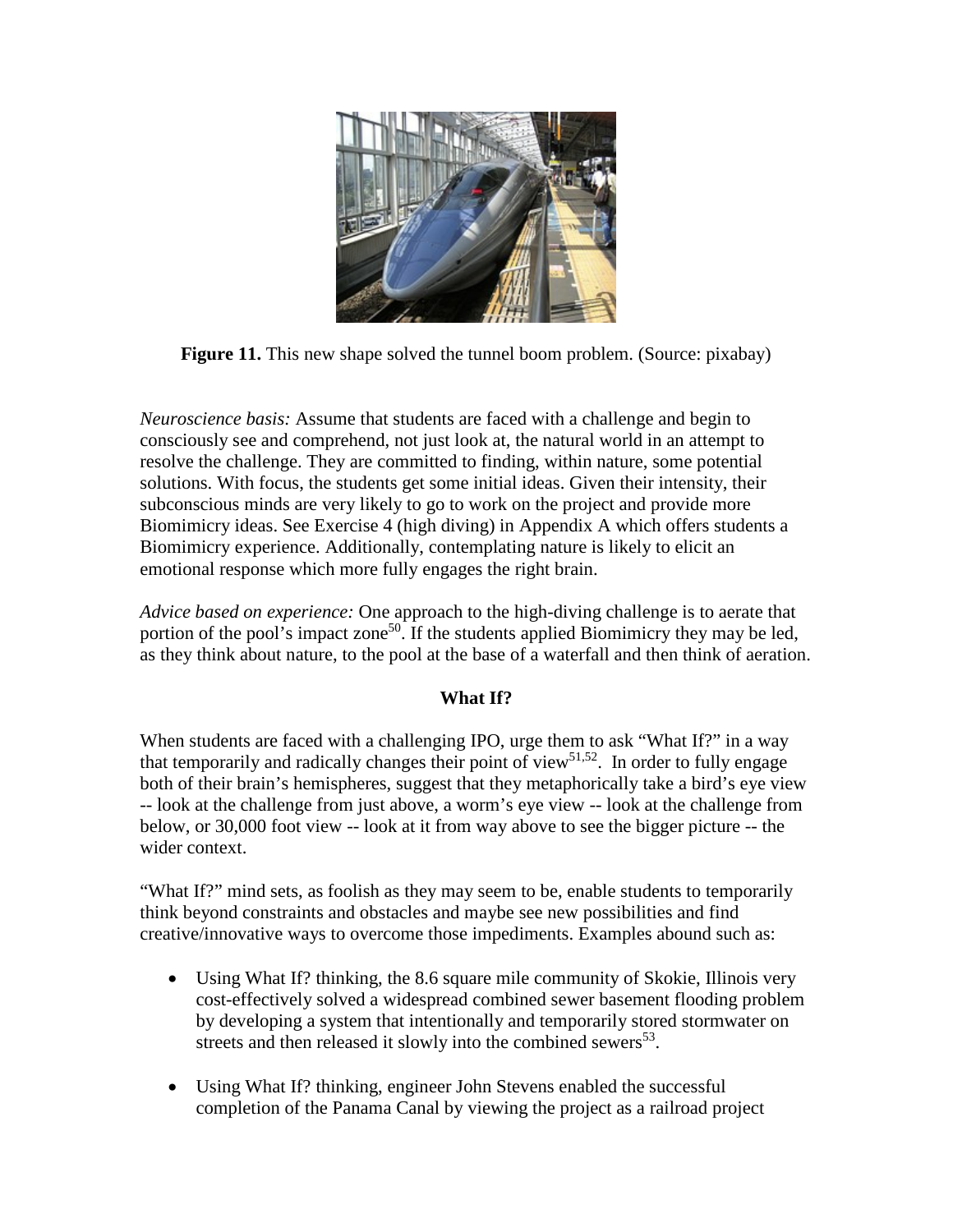which was his way of focusing not on excavation but on efficiently hauling away excavated rock and earth<sup>54</sup>.

• Using What If? thinking, a Netherland's city with an out-of-control refuse problem developed a system that sensed when refuse was added to a trash container and then activated an audio system that played a joke with the jokes being frequently changed<sup>55</sup>.

*Neuroscience basis:* The What If? method moves students away from over reliance on left-brain thinking toward engaging their right brains because it temporarily sets aside typical logical constraints provided by the left hemisphere. Therefore, at least temporarily, individuals or members of a team are more likely to think in a whole-brained manner. Finally, the often unusual ideas generated by What If? stimulate the subconscious mind to ponder the implications. Exercise 5 (disaster waste) in Appendix A will give students an opportunity to apply What If?

*Advice based on experience:* A small group of practitioners worked on Exercise 5 for about 10 minutes. They developed these What If? responses: A huge sink hole opened up, the material could be sorted and then recycled, if near an ocean it could be barged away, burned for energy, everybody has to take some, rail it out, use to build something else, and sold for souvenirs. When done correctly, What If? typically produces some zany results some of which, on further reflection, motivate more realistic ideas. For example, consider the preceding "use to build something" result. This might lead the group to consider using some of the materials to construct a sledding hill at a local park.

### **Tip of the Iceberg?**

If you've gotten this far in this paper, I suspect that you, like me, may be thinking that the ideas and examples used to illustrate the potential use of brain knowledge in enhancing advising, teaching, and learning may be just the tip of the iceberg. Recognizing the time commitments and deadlines associated with writing this paper, I stopped my research to the extent that its results could be included in the paper. However, I did learn, in a preliminary way, about more ways to use "Neuroscience 101" to enhance advising, teaching, and learning. Consider these four examples:

- *Balance cognition and emotion* to stimulate learning, which is another way of saying that teachers should find ways to engage both of the brain's hemispheres. One way to do this, besides the whole-brain methods described in the paper, is to use story telling because stories are about life and life is about cognition and emotion $56$ .
- *Encourage physical exercise* which enhances learning because it increases the number of blood vessels in the brain and the supply of oxygen, glucose, and other nutrients; stimulates more neuron connections; and increases the number of neurons $6,56$ .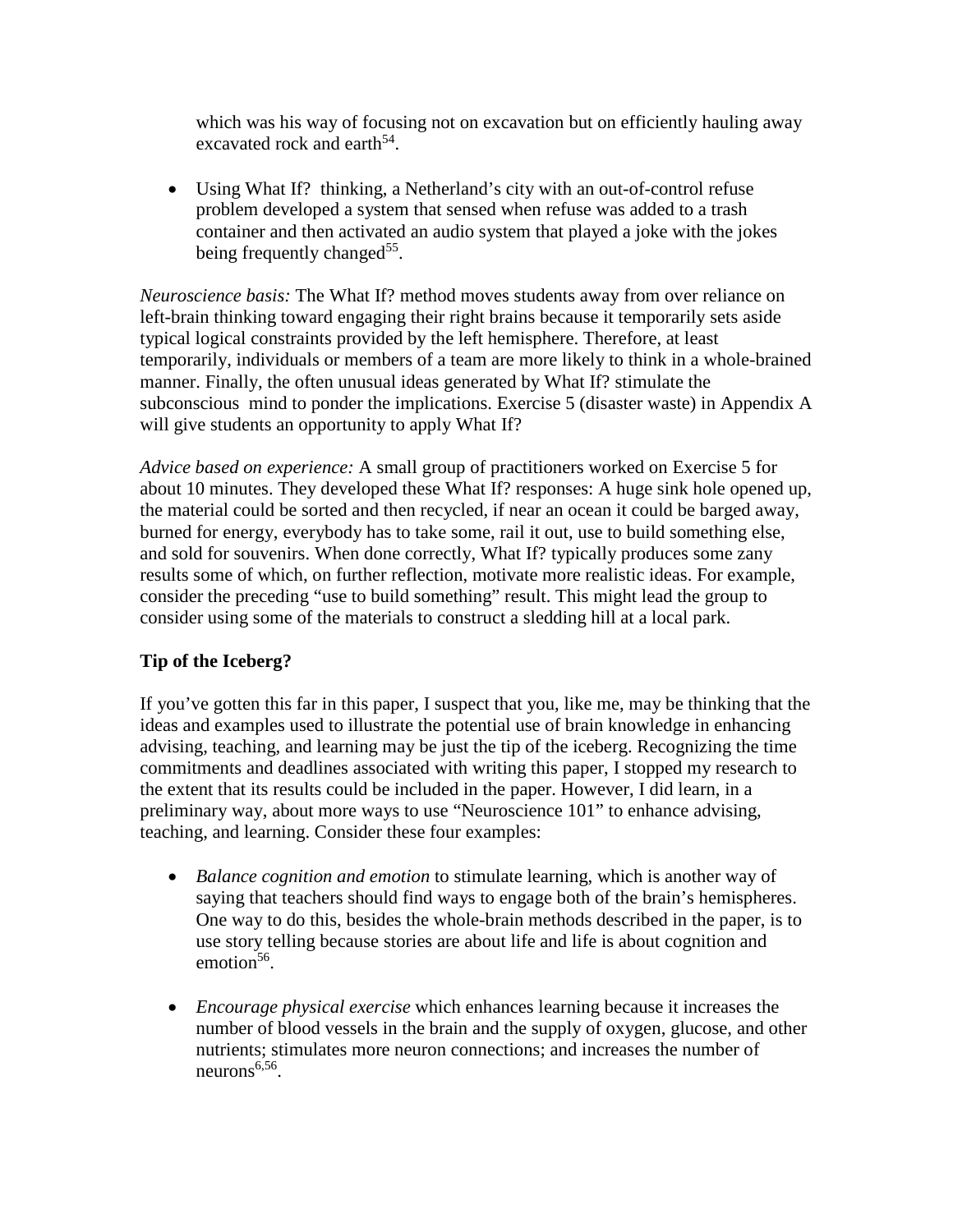- *Orchestrate study intervals* in recognition that we tend to learn more effectively in short sessions. Intentional intervals with some repetition of content, support learning because they strengthen inter-neuron connections as in "neurons that fire together wire together." Decay occurs in the absence of repetition.<sup>56</sup>
- *Reduce (not eliminate) stress* because high stress inhibits learning by reducing processing in the brain's prefrontal cortex. That desirable activity is replaced with processing in the more primitive parts of the brain which typically cause fight/flight/freeze behavior.<sup>57</sup>

### **Summary of Key Ideas**

This paper's purpose is to explore the idea that if faculty members acquire significant knowledge of some of the brain basics discovered and/or documented in the past few decades, they can be even better teachers.

This paper's purpose is accomplished by:

- Describing human brain features and functions in sufficient detail to establish the necessary neuroscience knowledge foundation. Topics discussed are hemisphere symmetry and asymmetry, neuroplasticity, conscious and subconscious thinking, habits, Einstellung Effect, and negativity bias.
- Suggesting ways faculty, in an advising mode, can build on "Neuroscience 101" knowledge to help students study smarter. Examples used are reducing multitasking, appreciating neuroplasticity, changing habits, minimizing the Einstellung Effect, offsetting negativity bias, and leveraging vision.
- Describing and illustrating with examples five representative whole-brain tools intended to stimulate individuals and groups to work smarter, that is, be more effective, efficient, creative, innovative, and entrepreneurial. The methods described are: Medici Effect, Fishbone Diagramming, Mind Mapping, Biomimicry, and What If?

I hope that you, and other engineering faculty, will find the ideas and information in this paper useful in your continued studies and your teaching and advising work. I welcome conversations with you.

\_\_\_\_\_\_\_\_\_\_\_\_\_\_\_\_\_\_\_\_\_\_\_\_\_\_\_\_\_\_\_\_\_\_\_\_\_\_\_\_\_\_\_\_\_\_\_\_\_\_\_\_\_\_\_\_\_\_\_\_\_\_\_\_\_\_\_\_\_\_\_\_

### **Bibliography**

1. Cooper, R. K. 2006. *Get Out of Your Own Way: The 5 Keys to Surpassing Everyone's Expectations,* Crown Business, New York, NY.

2. Wikipedia. 2016a. "Neuroscience," [\(https://en.wikipedia.org/wiki/Neuroscience\)](https://en.wikipedia.org/wiki/Neuroscience), accessed March 9, 2016.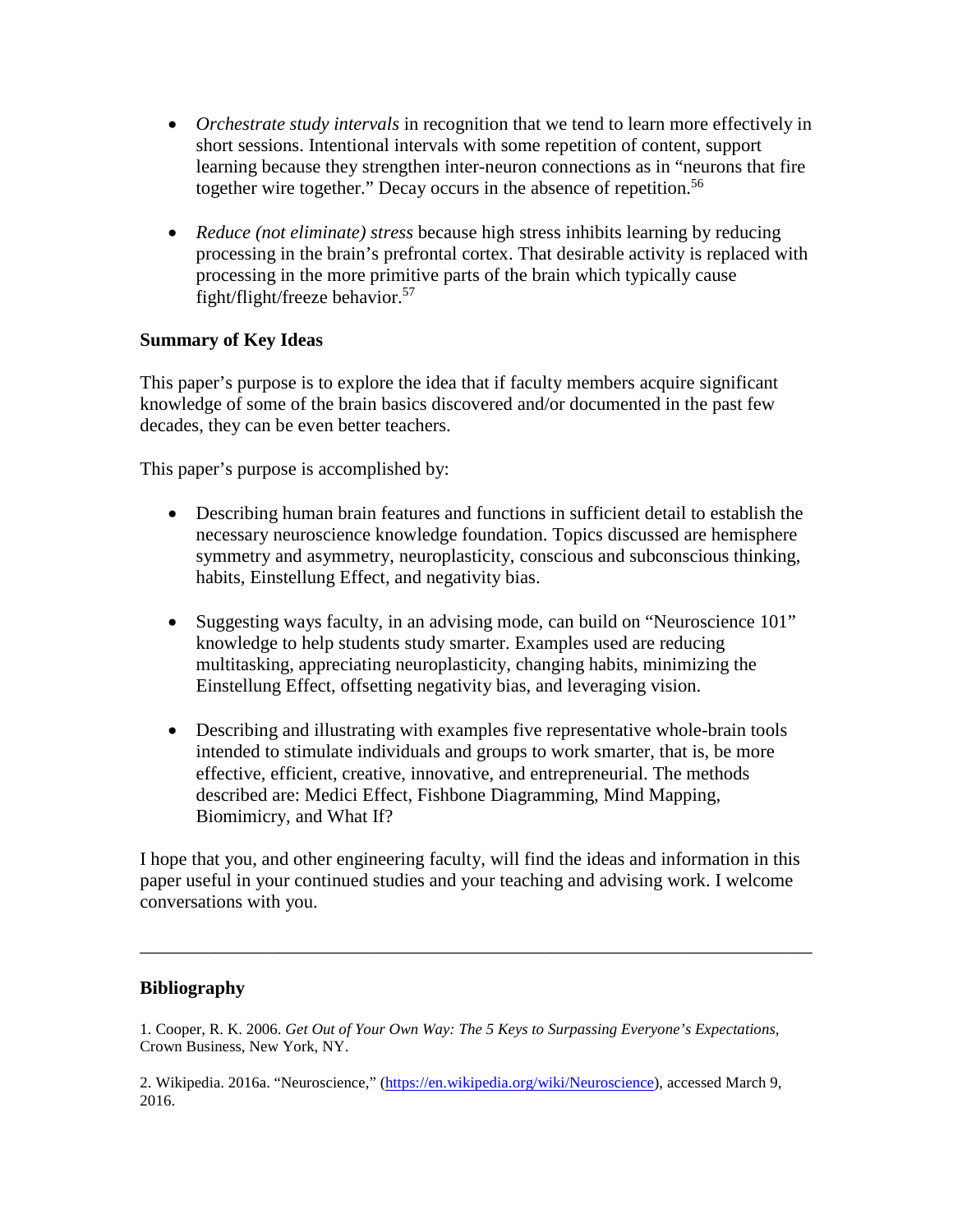3. Wikipedia. 2016b. "Nervous System," [\(https://en.wikipedia.org/wiki/Nervous\\_system\)](https://en.wikipedia.org/wiki/Nervous_system), accessed March 9, 2016.

4. Rutgers –Department of Psychology. 2016. [\( http://psych.rutgers.edu/co\)](http://psych.rutgers.edu/co), accessed March 9, 2016.

5. About Health. 2016 [\(http://psychology.about.com/od/cognitivepsychology/f/cogpsych.htm\)](http://psychology.about.com/od/cognitivepsychology/f/cogpsych.htm), accessed March 9, 2016.

6. Walesh, S. G. 2016. *Introduction to Creativity and Innovation for Engineers,* Pearson Education, Hoboken, NJ*.*

7. Medina, J. 2008. *Brain Rules: 12 Principles for Surviving and Thriving at Work, Home, and School,* Pear Press, Seattle, WA.

8. Restak, R. and S. Kim. 2010. *The Playful Brain: The Surprising Science of How Puzzles Improve Your Mind,* Riverhead Books, New York, NY.

9. Nussbaum, P. D. 2010. *Save Your Brain: Five Things You Must Do to Keep Your Mind Young and Sharp,* McGraw-Hill, New York, NY.

10. Doidge, N. 2007. *The Brain That Changes Itself: Stories of Personal Triumph from the Frontiers of Brain Science,* Penguin Books, New York, NY.

11. Peck, M. S. 1997. *The Road Less Traveled and Beyond: Spiritual Growth in an Age of Anxiety,* Simon & Schuster, New York, NY.

12. Eagleman, D. 2012. *Incognito: The Secret Lives of the Brain,* Vintage Books, New York, NY.

13. Lakoff, G. and M. Johnson. 1999. *Philosophy in the Flesh: The Embodied Mind and Its Challenge to Western Thought,* Basic Books, New York, NY.

14. Taylor, J. B. 2009. *My Stroke of Insight: A Brain Scientist's Personal Journey,* Penguin Group, New York, NY.

15. Duhigg, C. 2012. *The Power of Habit: Why We Do What We Do in Life and Business,* Random House, New York, NY.

16. Neal, D. T., W. Wood, and J. M. Quinn. 2006. "Habits – A Repeat Performance," *Current Directions in Psychological Science,* Association for Psychological Science, Vol. 15, No. 4, pp. 198-202.

17. Verplanken, B. and W. Wood. 2006. "Interventions to Break and Create Consumer Habits," *Journal of Public Policy and Marketing,* American Marketing Association, Spring, pp. 90-103.

18. Hanson, R. 2013. *Hardwiring Happiness: The New Brain Science of Contentment, Calm, and Confidence,* Harmony Books, New York, NY.

19. Cohen, G. C. 2005. *The Mature Mind: The Positive Power of the Aging Brain,* Basic Books, New York, NY.

20. Strayer, D. L. and J. M. Watson. 2012. "Supertaskers and the Multitasking Brain," *Scientific American Mind,* March/April, pp. 22-29.

21. Bregman, P. 2011. "How (and Why) to Stop Multitasking," *Harvard Business Review,* December 4.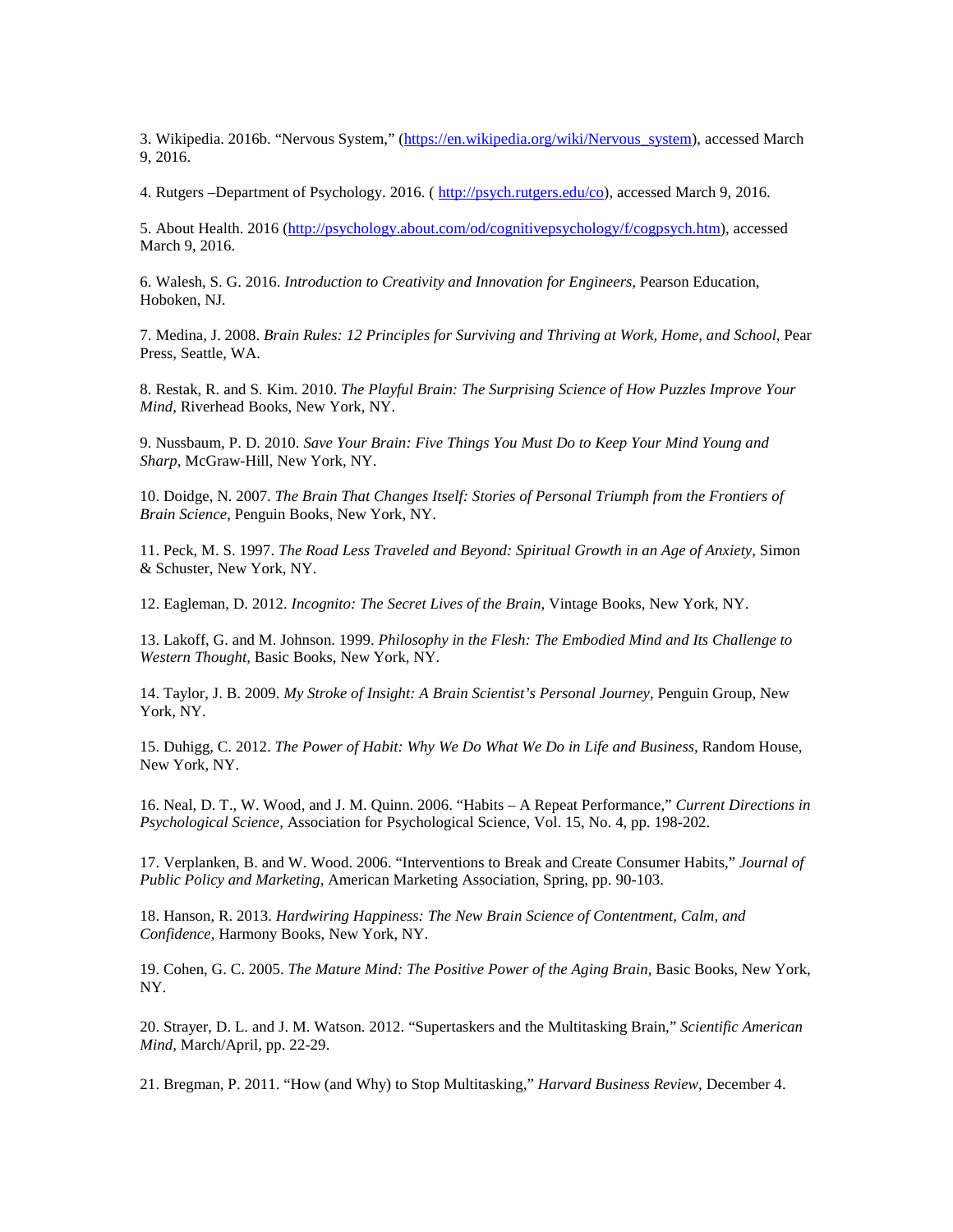22. Zull, J. E. 2002. *The Art of Changing the Brain: Enriching the Practice of Teaching by Exploring the Biology of Learning,* Stylus Publishing, Sterling, VA.

23. Hardiman, M. M. 2003. *Connecting Brain Research with Effective Teaching: The Brain-Targeted Teaching Model,* Rowman & Littlefield Education, Lanham, MD.

24. Mandino, O. 1968. *The Greatest Salesman in the World,* Bantam Books, New York, NY.

25. Jabr, F. 2011. "How to Form a Habit," *Scientific American Mind,* January/February, p. 7.

26. Connellan, T. 2011. *The 1% Solution for Work and Life,* Peak Performance Press, Chelsea, MI.

27. Brooks, D. 2011. "Tools for Thinking," *The New York Times,* April 1.

28. Bilalic, M. and P. McLeod. 2014. "Why Good Thoughts Block Better Ones," *Scientific American,*  March, pp. 72-79.

29. Genco, N., K. Holtta-Otto, and C. C. Seepersad. 2012. "An Experimental Investigation of the Innovative Capabilities of Undergraduate Engineering Students," *Journal of Engineering Education – ASEE,* January, pp. 60-81.

30. McCuen, R. H. 2012. "Creativity: An Important Problem-Solving Tool for Water Resources in 2050," Chapter 33, in *Toward a Sustainable Water Future: Visions for 2050,* American Society of Civil Engineers, Reston, VA.

31. Atkinson, C. 2010. *Beyond Bullet Points: Using Microsoft PowerPoint 2007 to Create Presentations That Inform, Motivate, and Inspire,* Microsoft Press, Redmond, WA.

32. Wolff, J. 2012. *Creativity Now,* Pearson, Harlow, England.

33. Johansson, F. 2006. *The Medici Effect,* Harvard Business School Press, Cambridge, MA.

34. Macintyre, B. 2012. *Double Cross: The True Story of the D-Day Spies,* Crown Publishers, New York, NY.

35. Herrmann, N. 1996. *The Whole Brain Business Book: Unlocking the Power of Whole Brain Thinking in Individuals and Organizations,* McGraw-Hill, New York, NY. 36. Dhillon, B. S. 2006. *Creativity for Engineers,* World Scientific, Hackensack, NJ.

37. Hensey, M. 1993. "Essential Tools for Total Quality Management," *Journal of Management in Engineering – ASCE, October, pp. 329-339.* 

38. Arciszewski, T. 2009. *Successful Education: How to Educate Creative Engineers,* Successful Education LLC, Fairfax, VA.

39. Gross, R. 1991. *Peak Learning,* Jeremy P. Tarcher, Los Angeles, CA.

40. Rico, G. 2000. *Writing the Natural Way: Using Right-Brain Techniques to Release Your Expressive Powers,* Jeremy P. Tarcher/Putnam, New York, NY.

41. Miles, E. 1997. *Tune Your Brain: Using Music to Manage Your Mind, Body, and Mood,* Berkley Books, New York, NY.

42. Fluoride Commission. 2014. *Report from the Fluoride Commission to the Valparaiso City Utilities Board of Directors,* Valparaiso, IN, August 21.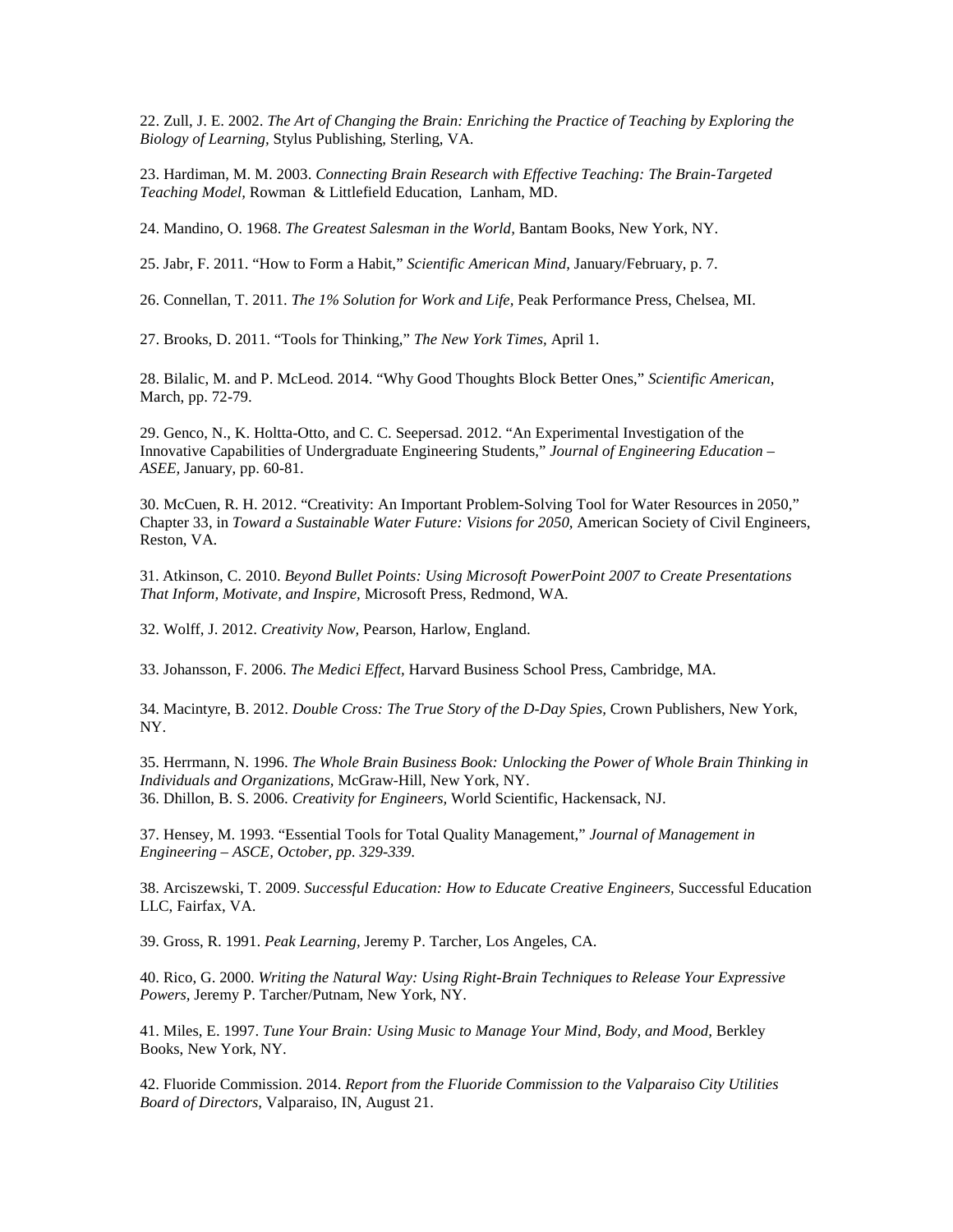43. Walesh, S. G. 2011. "Project Management and Creativity/Innovation," Portion of the graduate course Master of Leadership in Engineering, Civil Engineering School, Castilla LaMancha University, Ciudad Real, Spain, September 19-22.

44. Arciszewski, T. 2009. *Successful Education: How to Educate Creative Engineers,* Successful Education LLC, Fairfax, VA.

45. Benyus, J. M .1997. *Biomimicry: Innovation Inspired by Nature,* Harper Perennial, New York, NY.

46. Klatt, B. 2011. "Bruce '75: Floating a Sustainable Idea," *On Wisconsin Magazine,* [\(http://onwisconsin.uwalumni.com/departments/bruce-kania-75-floating-a-sustainable-idea/\)](http://onwisconsin.uwalumni.com/departments/bruce-kania-75-floating-a-sustainable-idea/), Fall, accessed November 18, 2014.

47. Bar-Cohen, Y. (Editor), 2012. *Biomimetics: Nature-Based Innovation,* Chapter 1- "Introduction: Nature as a Source for Inspiration and Innovation," CRC Press, Boca Raton, FL.

48. Vanderbilt, T. 2012. "Better Living Through Imitation: Biomimicry Engineers are Finding the Designs of the Future in the Greatest Field Laboratory of the Past – The Natural World," *Smithsonian,* September 2012, pp. 50-53.

49. EarthSky 2012. "Sunni Robertson on How a Kingfisher Inspired a Bullet Train," [\(http://earthsky.org/earth/sunni-robertson-on-how-a-kingfisher-inspired-a-bullet-train\)](http://earthsky.org/earth/sunni-robertson-on-how-a-kingfisher-inspired-a-bullet-train), June 21, accessed November 17, 2014.

50. Altshuller, G. 1996. *And Suddenly the Inventor Appeared: TRIZ, the Theory of Inventive Problem Solving,* Translated by Lev Shulyak from the original 1984 Russian version, Technical Innovation Center, Inc., Worcester, MA.

51. Nierenberg, G.I. 1982. *The Art of Creative Thinking,* Barnes & Noble Books, New York, NY.

52. Tice, L. 2011. "Magic Words," *Winner's Circle Network with Lou Tice,* e-newsletter, July 18.

53. Walesh, S. G. 2000. *Street Storage System for Control of Combined Sewer Surcharge,* EPA/600R-00/065. U. S. Environmental Protection Agency, Washington, DC.

54. McCullough, D. 1977. *The Path Between the Seas: The Creation of the Panama Canal 1870-1914,*  Simon & Schuster Paperbacks, New York, NY.

55. Von Oech, R. 1990. *A Whack on the Side of the Head: How You Can Be More Creative,* U. S. Games Systems, Inc., Stamford, CT.

56. Cozolino, L. 2013. "Nine Things Educators Need to Know About the Brain," Greater Good: The Science of Meaningful Life,

[\(http://greatergood.berkeley.edu/article/item/nine\\_things\\_educators\\_need\\_to\\_know\\_about\\_the\\_brain](http://greatergood.berkeley.edu/article/item/nine_things_educators_need_to_know_about_the_brain) ), March 19, accessed March 30, 2016. (Article is excerpted from the writer's book *The Social Neuroscience of Education: Optimizing Attachment and Learning in the Classroom,* W. W. Norton & Company, New York, NY, 2013.

57. Willis, J. 2012. "A Neurologist Makes the Case for Teaching Teachers About the Brain," *edutopia,*  [\(http://www.edutopia.org/blog/neuroscience-higher-](http://www.edutopia.org/blog/neuroscience-higher-%20ed-judy-willis) ed-judy-willis), July 27, accessed April 3, 2016.

**\_\_\_\_\_\_\_\_\_\_\_\_\_\_\_\_\_\_\_\_\_\_\_\_\_\_\_\_\_\_\_\_\_\_\_\_\_\_\_\_\_\_\_\_\_\_\_\_\_\_\_\_\_\_\_\_\_\_\_\_\_\_**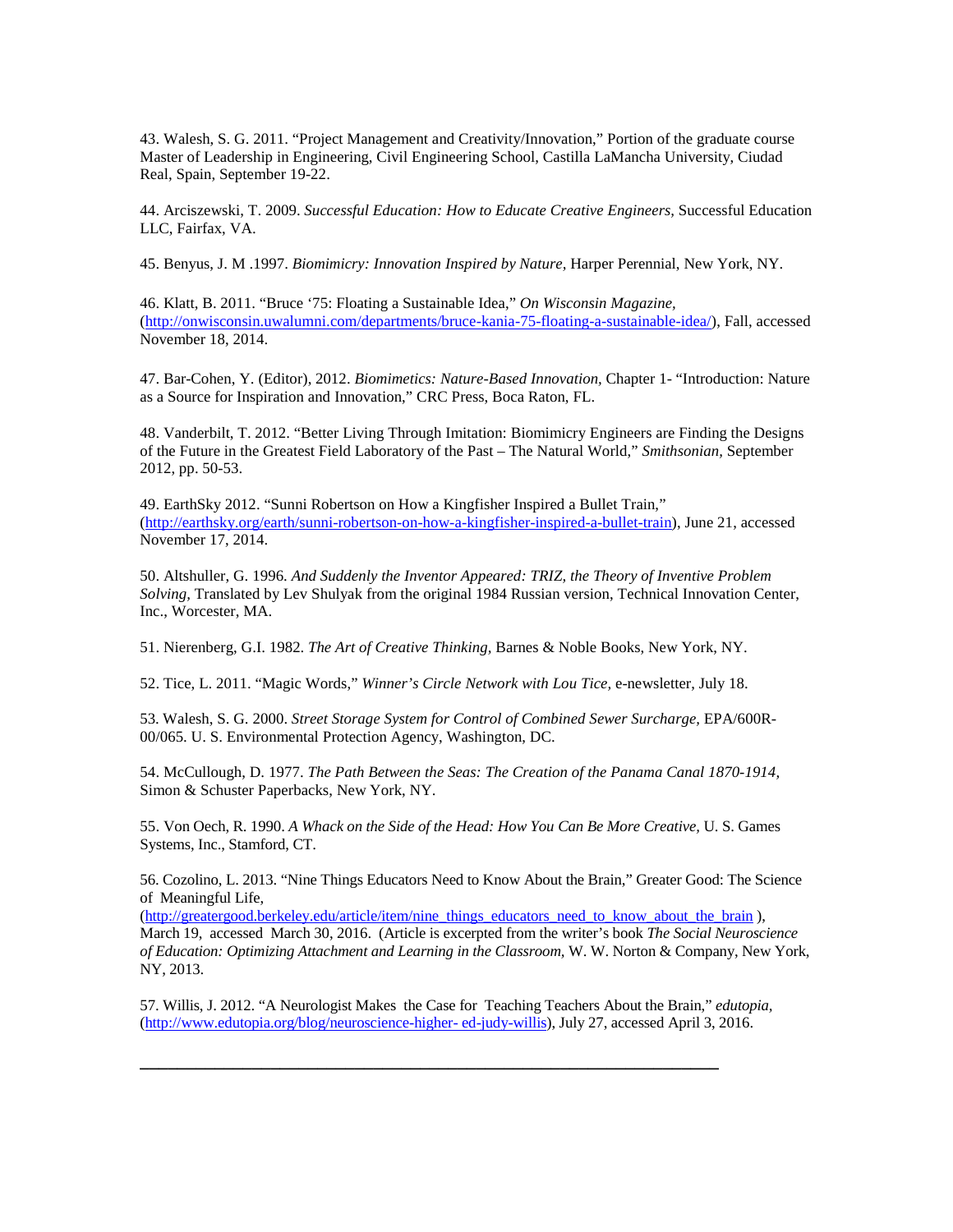### **Appendix A: Example Exercises Designed to Enhance Student Understanding of the Five Whole-Brain Methods Described in this Paper**

### **Exercise 1: Your Personality (Related to the Medici Effect)**

Personality profiles are one factor to consider in forming teams in the spirit of the Medici Effect. If you have never had your profile analyzed, you may be interested in doing so and this exercise provides the opportunity. If you have already been profiled, doing it again would be useful if for no other reason than to see if it changes.

Personality profiles – ours and others – help us understand and deal with our feelings and needs and those of the people we study and work with and serve. The results of this exercise should be confidential, unless you want to share them with your instructor or other trusted persons.



Source: pixabay

Arrange for a personality profile assessment possibly using one of several personality profiling systems. As a student, you might get help from your campus career office or the health center.

Study the results, recognizing that there are no "right" or "wrong" profiles. They are, as already noted, what they are. Analyze your profile relative to your desired success and significance. What are your strengths and weaknesses or assets and liabilities and what might you do about them? Also recall and learn from recent positive and negative interactions with students, faculty, co-workers, supervisors, and others in light of the added personal insight. Try to see how you and they might connect or disconnect based on your known profile and what you may be able to deduce about theirs. Going forward, maybe you can be more empathetic and proactive and develop or strengthen some of your relationships.

### **Exercise 2: Possible Causes of Bridge Failure (Using Fishbone Diagramming)**

A major bridge just failed, with loss of life and great disruption of river navigation and motor vehicle traffic. As an alternative, imagine the catastrophic failure of some other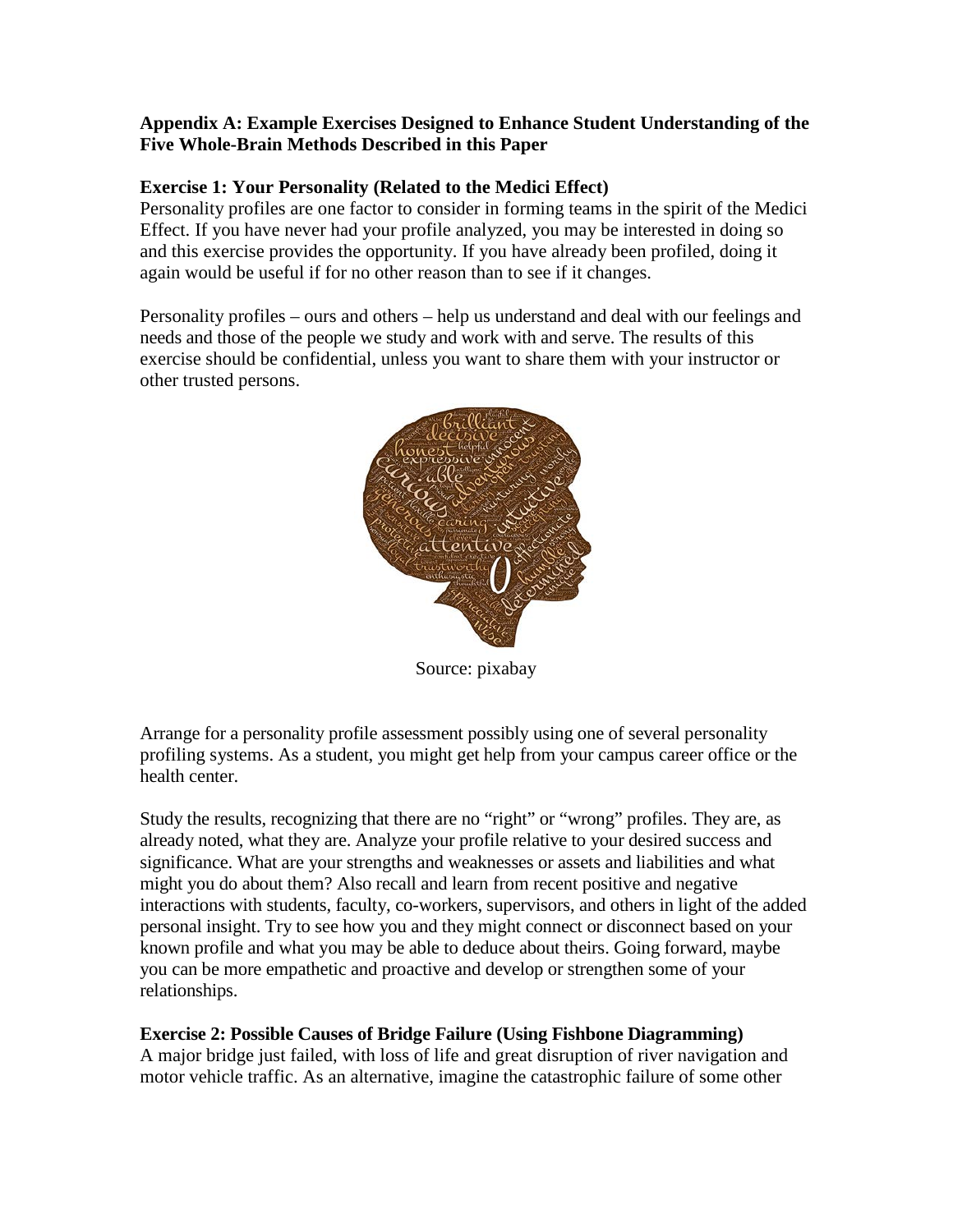major structure, facility, system, or process; briefly describe or illustrate it; and proceed with the exercise.



Source: pixabay

Your engineering firm has been retained to analyze the failure and determine its cause or causes. Your interdisciplinary team (e.g., engineers, environmentalists, surveyors, divers, etc.) just made an initial one hour visit to the site to view the failure. Before proceeding with on-site investigations and then determination of possible causes, your team decides to meet and plan its approach.

At the meeting, the group constructs a fishbone diagram. In applying Fishbone Diagramming, you try to imagine all the possible causes of failure. After completing the diagram, you intend to use it to develop your project plan, that is, who will do what and when and how will they do it. However, for the time being, you are concentrating on the diagram. Summarize your results in the form of one fishbone diagram.

# **Exercise 3: Multiple Uses of Highway Median Barriers (Using Mind Mapping)**

Concrete and steel barriers are routinely used between opposing lanes of high speed highways. They serve the single purpose of greatly reducing the likelihood of head on collisions.



Source: pixabay

Imagine that your team is in the very early stages of planning and designing a high speed highway system for a developing country. Median barriers are necessary. However, perhaps the barriers, or more precisely, a barrier system, could provide the opportunity to cost-effectively serve multiple purposes. Maybe the barrier system could fulfill many infrastructure and other functions. Use Mind Mapping to identify possible multiple uses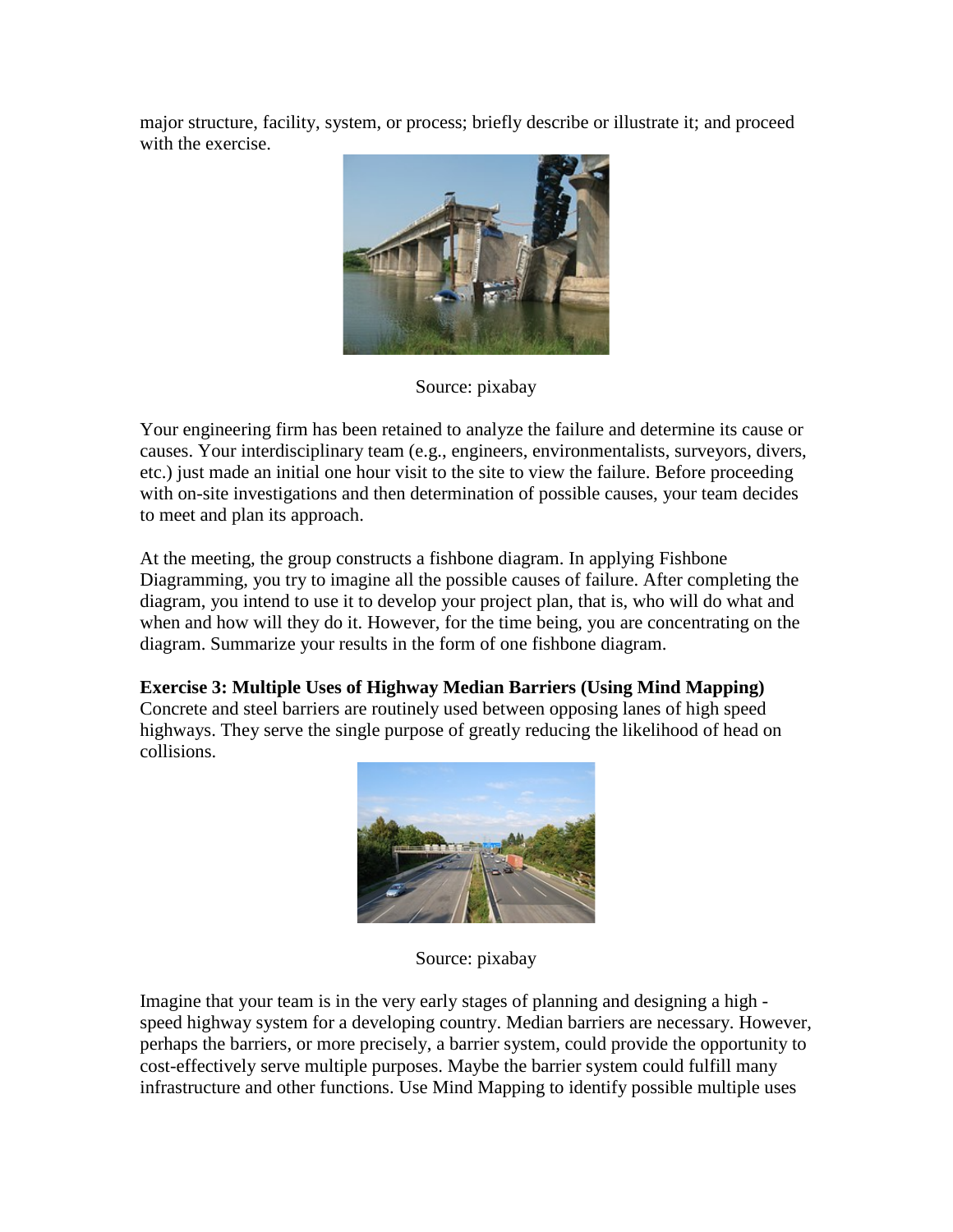of the barriers. Concentrate on developing many ideas – go for quantity, not quality. Summarize your results with a list of the ideas you generated.

### **Exercise 4: Stimulating Thinking to Resolve a Coaching Challenge (Using Biomimicry)**

A former champion high diver, who is now a college diving coach, encourages members of the diving team to experiment with ever more complicated dives.



Source: pixabay

However, as the dives get more complex, the frequency of hard collisions with the water and possible injuries increases. The coach is torn between enhancing the difficulty of the dives versus protecting the divers (adapted from Altshuller<sup>50</sup>). What do you suggest?

## **Exercise 5: Management of Disaster Waste and Debris (Using What If?)**

Think of the types and huge amounts of waste and debris resulting from natural and other disasters.



Source: pixabay